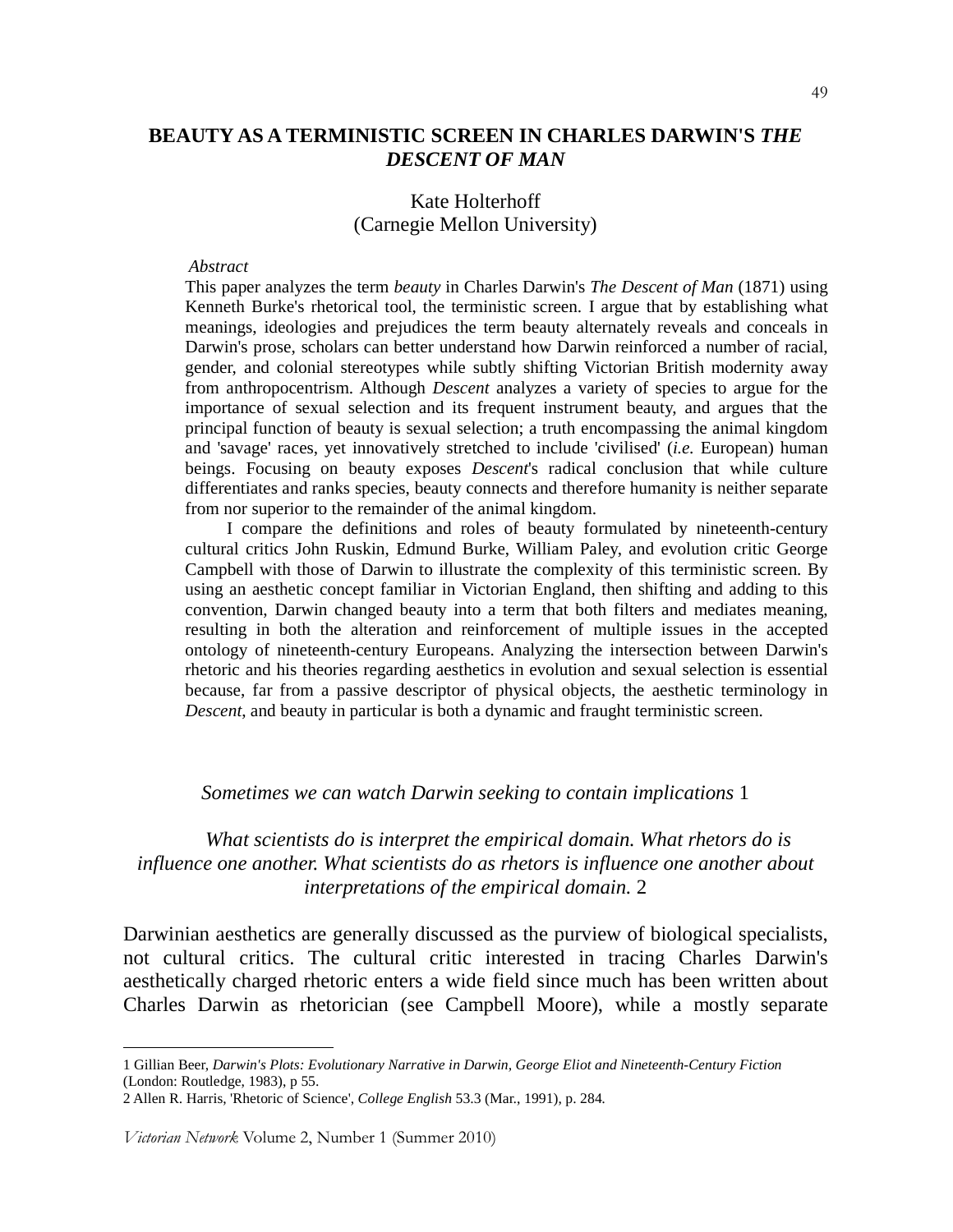catalogue surveys Darwinian aesthetics (see Hersey; Singh; Smith; Thornbill). This research remains inadequate because *On the Origin of Species by Means of Natural Selection* (1859) provides the primary text for most rhetorical exegesis, and, for the most part, contemporary critics fail to address two important issues. First, there has been little analysis of the relationship between aesthetics and Darwin's own language, and secondly there has been little critical study of how word choice functions in Darwin's exposition on sexual selection: *The Descent of Man, and Selection in Relation to Sex* (1871).

Aesthetic terminology in Darwin's writing is far from a one-dimensional descriptor of physical objects; as Gillian Beer reminds us, Darwin's evolutionism is 'rich in contradictory elements which can serve as a metaphorical basis for more than one reading of experience'. 3 The discourse of sexual selection is laden with aesthetic terminology. Since aesthetics are often a sphere as accessible to lay audiences as to scientific ones, *Descent's* engagement with aesthetics was culturally important for his contemporary readers, meaning that we need to see what meanings, ideologies, and prejudices Darwinian aesthetics alternately reveal and conceal.

I propose using Kenneth Burke's theory of terministic screens to analyze Darwinian aesthetics in *The Descent of Man*, particularly the term *beauty*. Although less canonical than *Origin* both today and during the nineteenth century, *Descent* contains one of Darwin's most revolutionary theses. This landmark text, contending that in evolution sexual selection plays a role of equivalent importance to natural selection, deserves greater cultural and rhetorical recognition. Critical disregard for *Descent* likely stems from the milieu of unpopular propositions cursorily implied in 1859, yet stated with striking candour by 1871*.* These arguments include the assertion of humanity's ape ancestry: 'man is descended from a hairy, tailed quadruped, probably arboreal in its habits'; principles foreshadowing eugenics, counselling '[b]oth sexes...to refrain from marriage if they are in any marked degree inferior in body or mind' and the presciently addressed, yet authoritatively dismissed, Christian opposition to evolution: 'this work will be denounced by some as highly irreligious'. 4 Contemporary rhetorical and cultural critics must analyze Darwin's polemical thesis in earnest since sexual selection transformed the way Victorians understood genealogy; moreover, *Descent*'s aesthetic discourse often resembles anthropology and cultural criticism more than biology or natural history.

Kenneth Burke's earlier terministic screens, developed in *Language as Symbolic Action* (1966), are a useful tool in cultural studies for parsing rhetorical agendas and understanding the power structures behind seemingly innocuous terms. As such Burke resembles Raymond Williams's advocacy in *Keywords* (1976) of the cultural and semantic importance of words in order to understand 'social and

<sup>3</sup> Beer, p. 9.

<sup>4</sup> Charles Darwin, *The Descent of Man and Selection in Relation to Sex,* ed. by James Moore and Adrian Desmond (New York: Penguin, 1871; repr. 2004) pp. 678; 688; 683. Further page references will be given parenthetically in the text.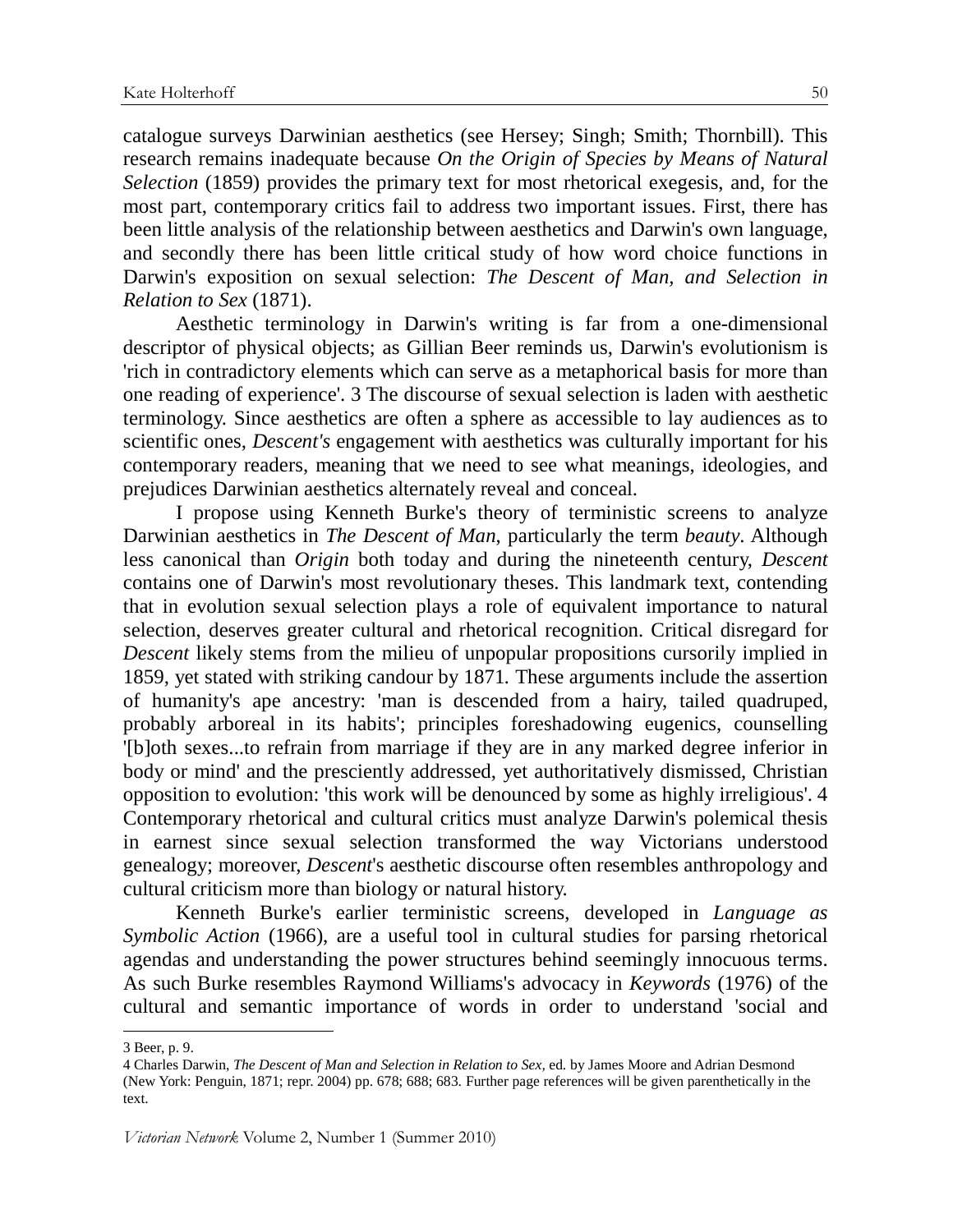intellectual issues, including both gradual developments and the most explicit controversies and conflicts, [which] could not really be thought through...unless we are conscious of the words as elements of the problems'.5 Kenneth Burke explains that his '*terministic screen...* directs the attention in keeping with its nature', alternately privileging and suppressing data to further the rhetorician's agenda. 6 Burke is useful in cultural criticism because he bridges the disciplinary gap between cultural studies and rhetoric. Like Williams, Burke recognizes that all terminology hinges on political and historical choices which cannot be ignored. In *Descent* beauty is often cited (there are approximately 170 instances), but is also an important term that informed the development of Victorian modernity, and therefore it has genealogical bearing on modern understandings of aesthetics.

'Definition itself is a symbolic act' according to Kenneth Burke, meaning that in interrogating aesthetic parlance critics must pay special attention to an intertextual and multiple, though necessarily inexhaustive representation, of Victorian definitions of beauty (p. 1340). For nineteenth-century Western readers, Darwin's usages of beauty are both normative, because he interpreted it as a homogenizing aesthetic principle, and transcendent, since art and evolution are intricate analytical tropes. Like Beer's groundbreaking project in *Darwin's Plots* (1983) interrogating 'the shared discourse' between the scientific community and non-scientists of 'not only ideas but metaphors, myths and narrative patterns', both scientific and literary writers engaged with the significance of beauty, sharing nineteenth-century aesthetic discourse.

### **I. Beauty and Species**

 $\overline{a}$ 

In *Modern Painters* (1843) John Ruskin defines beauty as 'Any material object which can give us pleasure in the simple contemplation of its outward qualities without any direct and definite exertion of the intellect'. 7 But it is also critical for Ruskin that 'Consummate beauty...is not to be found on earth' because all cases of beauty are 'Divine in their nature, they are addressed to the immortal part of men' (II, pp. 283- 84). Ruskin's layered characterization identifies beauty as intimately related to God's physical manifestation, but its divine ideal form is extra-sensory and cannot be found on earth. He also depicts beauty as simultaneously intellectual and simple, an intriguing proposition when contrasted with earlier aesthetic theories of Edmund Burke's *A Philosophical Inquiry into the Origin of Our Ideas of the Sublime and Beautiful* (1757). Burke had defined beauty as far less divine and cerebral, calling it 'that quality or those qualities in bodies by which they cause love, or some passion

<sup>5</sup> Raymond Williams, *Keywords: A Vocabulary of Culture and Society* (New York: Oxford University Press, 1976), p. 16.

<sup>6</sup> Kenneth Burke, '"Terministic Screens" From *Language as Symbolic Action*', *The Rhetorical Tradition: Readings from Classical Times to the Present*, ed. by Patricia Bizzell, Bruce Herzberg, 2nd edn (Boston: Bedford/St. Martin's, 1966; repr. 2000), pp. 1340-1347 (p. 1343).

<sup>7</sup> John Ruskin, *Modern Painters*, 2 vols (Whitefish: Kessinger, 1843; repr. 2005), I, p. 24.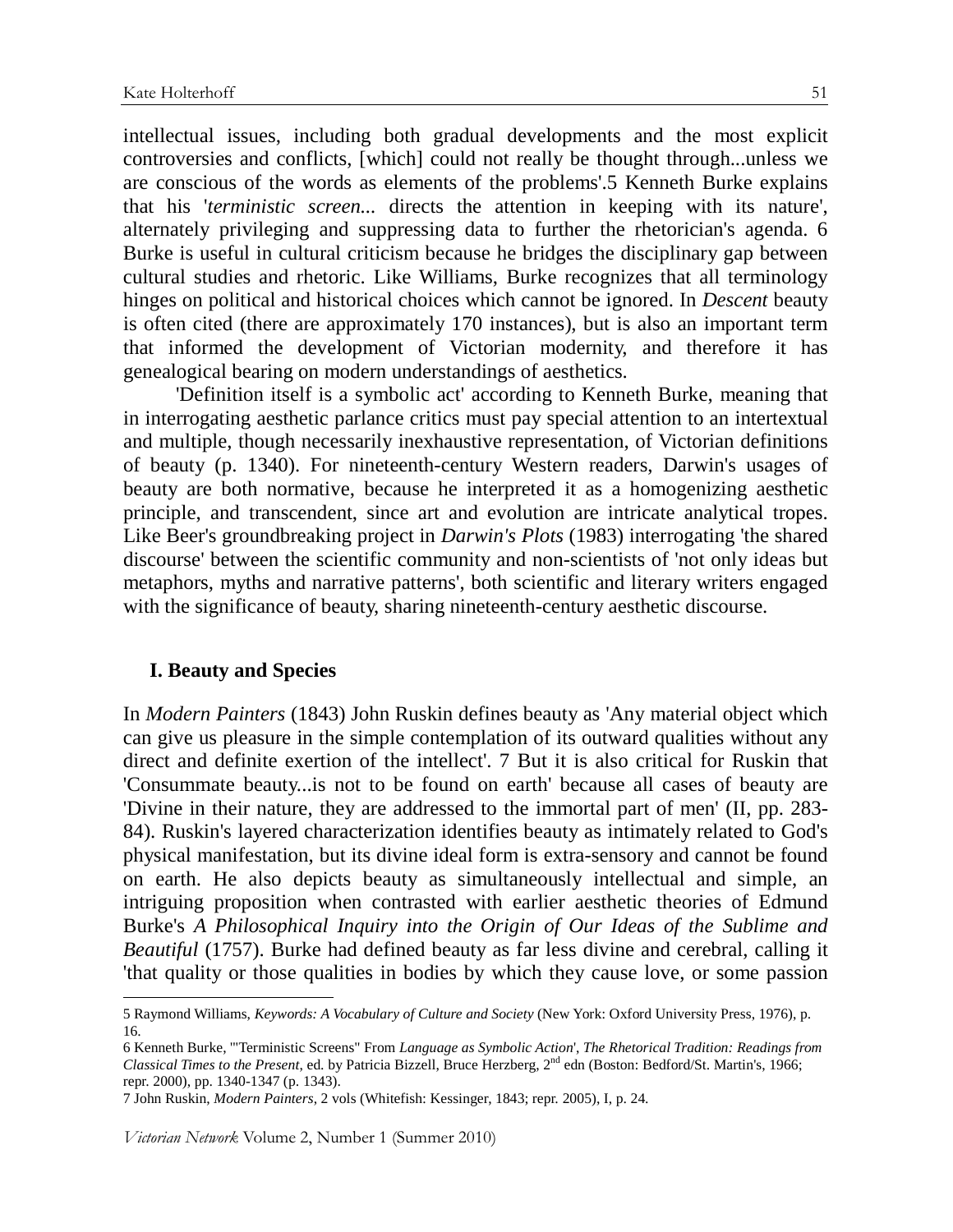$\overline{a}$ 

similar to it'.8 Unlike Edmund Burke, Ruskin does not incorporate love into his aesthetics in any serious way until *Love's Meinie* (1873), a text dealing exclusively with birds which must be read as a response to Darwin and sexual selection. 9 Burke establishes a number of situations causing man to experience pleasure from visual stimulus (with smoothness, gradual variation, and proportion according to species being among its causes), but like Ruskin, Edmund Burke also seems to consider beauty to be God-ordained, and without an empirical scientific function.

It is uncertain how much, if at all, Darwin consciously accepted or appropriated either Edmund Burke's or Ruskin's characterizations of beauty.10 More important for analyzing Darwin's understanding of beauty is William Paley, author of the *Natural Theology: or, Evidences of the Existence and Attributes of the Deity* (1802). As a fellow natural scientist, though of a decidedly less materialist persuasion, Paley's definition of beauty has a greater claim on Darwin's disciplinary sphere than those of Burke and Ruskin. Paley asserts that beauty is '[a] third general property of animal forms', establishing immediately the bearing of aesthetics on all animals, then going on to complicate this idea: 'I do not mean relative beauty, or that of one individual above another of the same species, or of one species compared with another species; but I mean, generally, the provision which is made in the body of almost every animal, to adapt its appearance to the perception of the animals with which it converses'.11 This definition indicates the relative nature of beauty for

10 We do know that Darwin was familiar with Edmund Burke's *Philosophical Enquiry* based on his 1836-1844 notebook entry: 'The extreme pleasure children show in the naughtiness of bothering children shows that sympathy is based as Burke maintains on pleasure in beholding the misfortunes of others' (Darwin, *Notebooks* p. 274). See *Charles Darwin's Notebooks, 1836-1844: Geology, transmutation of species, metaphysical enquiries*, ed. by Paul H Barrett (Cambridge: Cambridge University Press, 1987). Darwin and Ruskin had a more intimate, if antagonistic relationship, recorded in a humorous anecdote by Darwin's daughter Henrietta Litchfield: 'His manner to my Father was rather elaborately courteous & by some odd blunder he knighted him in his imagination & constantly said "Sir Charles" ' (3C). She also recalls: 'I do not think my Father got any pleasure out of Ruskin's Turners. He said "they are beyond me" ': an intriguing aside as the Romantic painter Turner was championed endlessly in Ruskin's criticism, and it is easy to see how the hazy, modern quality of these works flummoxed the biologist (Litchfield 3D). See Henrietta Litchfield, 'Sketches for a biography', *The Complete Works of Charles Darwin Online: University of Cambridge*, dir. Dr John van Wyhe, 2 April 2008 <darwin-online.org.uk/> [accessed 15 May 2008].

11 William Paley, *Natural Theology: or, Evidences of the Existence and Attributes of the Deity*, ed. by Matthew Eddy and David M. Knight (Oxford: Oxford University Press, 1802; repr. 2006) p. 115. According to his autobiography, Darwin was intimately familiar with Paley's work from an early age, reading his texts at Cambridge in the late 1820s. Darwin remembers:

<sup>8</sup> Edmund Burke, 'A Philosophical Inquiry into the Origin of Our Ideas of the Sublime and Beautiful', *A Philosophical Inquiry into the Origin of Our Ideas of the Sublime and Beautiful and other Pre-Revolutionary Writings*, ed. David Womersley (New York: Penguin, 1757; repr. 1998) pp. 49-200 (p. 128).

<sup>9</sup> See Jonathan Smith's *Charles Darwin and Victorian Visual Culture* (New York: Cambridge, 2006). Smith claims 'Beauty for Darwin was neither a Divine gift to brighten our days nor a sign of moral and spiritual health, as it was for natural theologians and Ruskin' (p. 3), suggesting that Darwin aligned religiously minded individuals into two groups which formerly had little to do with one another: traditional aesthetes like Ruskin, and natural theologians like Campbell.

In order to pass the B.A. examination [and after reading Euclid], it was, also, necessary to get up Paley's *Evidences of Christianity*, and his *Moral Philosophy*. This was done in a thorough manner, and I am convinced that I could have written out the whole of the *Evidences* with perfect correctness, but not of course in the clear language of Paley. The logic of this book and as I may add of his *Natural Theology* gave me as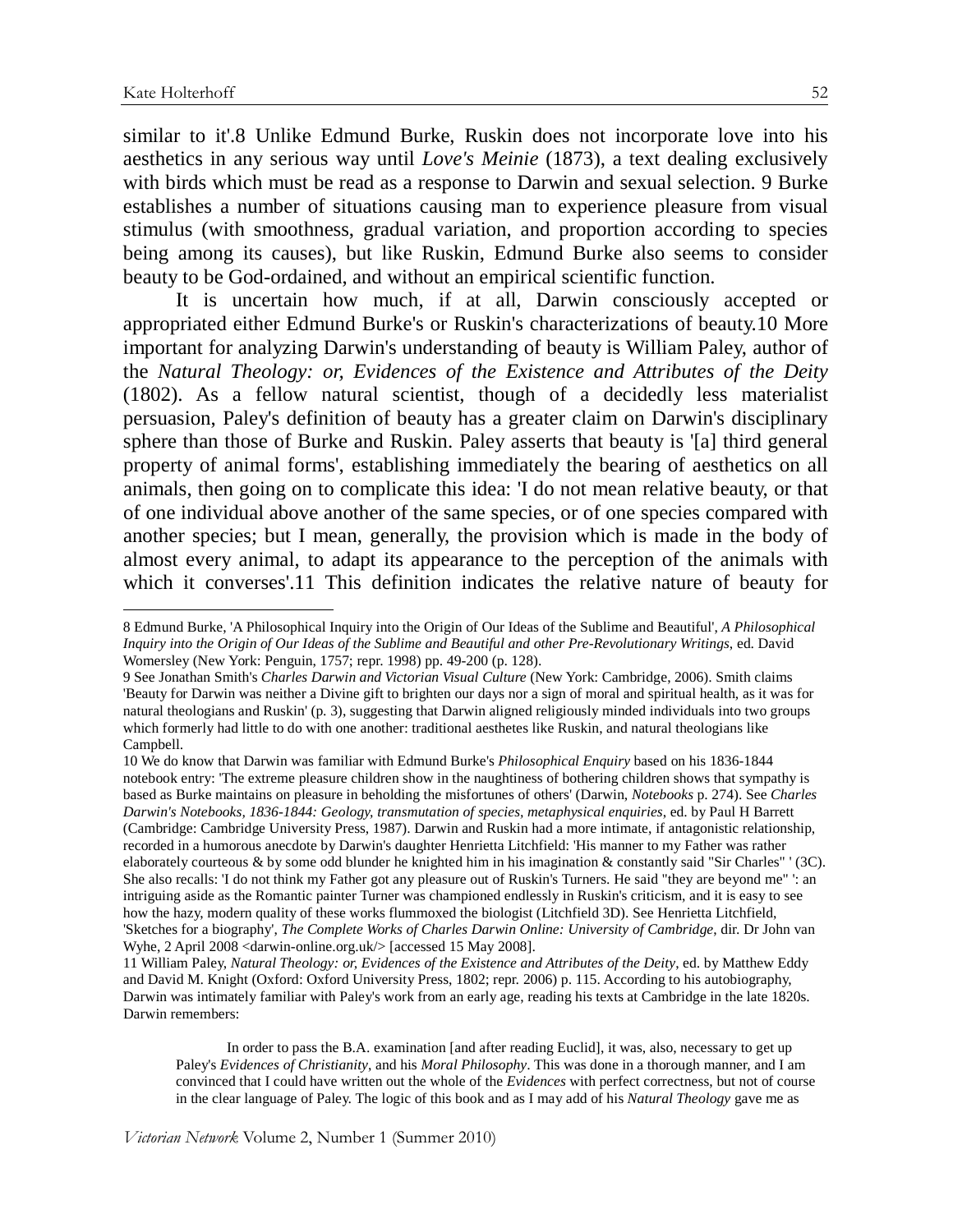$\overline{a}$ 

species; animals find that other members of their species with which they converse possess varying degrees of attractiveness. Therefore, according to Paley, interspecies evaluations of beauty are scientifically impossible because without an insider perspective (or unique psychology and physiology of the species being assessed), determining the level of beauty possessed by another is impossible. Similarly, since the term 'converses' is likely a euphemism for intercourse, Paley's categorization of beauty also points to its reproductive function, a connection more material than Burke's love, and absolutely crucial to Darwin's sexual selection.

Darwin defines beauty in several ways. In the 'Introduction' to *The Expression of the Emotions in Man and Animals* (1872) Darwin declares beauty is inextricable from art claiming 'in works of art, beauty is the chief object'. 12 But this statement serves more to define art than beauty. Interestingly, art points towards intentionality and a creator, a theory Darwin abandoned in his earlier definition in *Descent*, Chapter 3, which details a 'Comparison of the Mental Powers of Man and the Lower Animals'. In this section Darwin defines the phrase 'Sense of Beauty', as follows:

This sense has been declared to be peculiar to man. I refer here only to the pleasure given by certain colours, forms, and sounds, and which may fairly be called a sense of the beautiful; with cultivated men such sensations are, however, intimately associated with complex ideas and trains of thought. (p. 114)

By describing beauty as a sensory experience which includes pleasurable visual and auditory stimuli, Darwin divorces it from Burke's and Ruskin's divinity.13 Darwin contends that in man these pleasurable senses are set apart by 'complex ideas', likely in reference to the criticism of both his contemporaries and predecessors including Edmund Burke, Ruskin and Paley. To illustrate and hone his definition of beauty, Darwin describes the continuity between men and animals:

When we behold a male bird elaborately displaying his graceful plumes or splendid colours before the female, whilst other birds, not thus

much delight as did Euclid. The careful study of these works, without attempting to learn any part by rote, was the only part of the Academical Course which, as I then felt and as I still believe, was of the least use to me in the education of my mind. (p. 59)

 See Charles Darwin, *The Autobiography of Charles Darwin 1809-1882*, ed. by Nora Barlow (London: Collins, 1958)

<sup>12</sup> Charles Darwin, 'Introduction', in *The Expression of the Emotions in Man and Animals* (London: John Murray, 1872), p. 15.

<sup>13</sup> It was just this sensory, materialist basis for beauty that Ruskin rejected out of hand because, 'for Ruskin nature is the creation of God', meaning that art must move beyond offering mere sensual pleasure to the viewer; Ruskin argues 'that to characterize the perception of beauty solely according to pleasure is "degrading it to a mere operation of sense"' (Smith, pp. 25-26).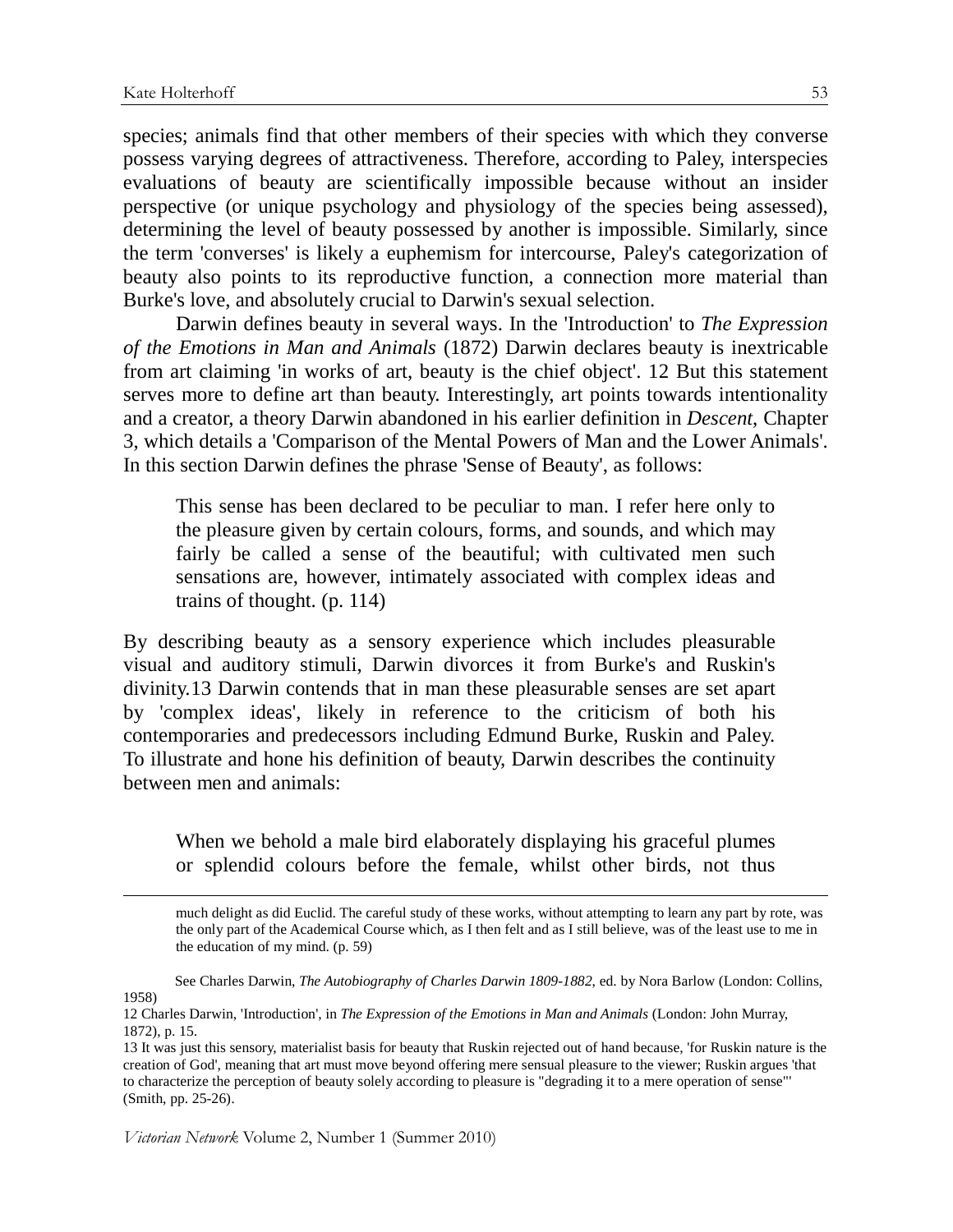decorated, make no such display, it is impossible to doubt that she admires the beauty of her male partner. As women everywhere deck themselves with these plumes, the beauty of such ornaments cannot be disputed. (pp. 114-115)

Here, Darwin defines beauty and the beautiful as a link connecting animals and white European men.14 This dual definition mutually pairs and differentiates man and animals: a deft rhetorical move illustrating interspecies similarity via the unilateral attraction to bird feathers. Instead of separating these organisms into opposed categories showcasing the tastes of man versus not-man, Darwin shows that human females (presumably attempting to attract male humans) favour physical objects deemed attractive by birds, thereby insinuating that animal and human tastes in fact converge. Of course, Darwin never makes this fact explicit, allowing his readers to make all necessary but unsettling connections. He compares two kinds of aesthetic choices: one regarding the sexual preferences of birds and the other recounting female fashion trends. An afterthought tellingly resembling a disclaimer concludes his definition of beauty: 'With the great majority of animals, however, the taste for the beautiful is confined, as far as we can judge, to the attractions of the opposite sex' (p. 115). Darwin once again positions animals as other than humans in their specific, arguably low treatment of beauty.15 Always the shrewd rhetorician, Darwin claims that birds (here indicative of 'the great majority of animals') do not associate beauty with 'complex ideas and trains of thought', but merely with bestial sexual attraction (p. 115). Yet the careful reader need not extrapolate many layers from Darwin's phrasing to see the undeniable connection between man and animal forged by his definition of beauty: not merely birds, but humans also value plumage to enhance their sexual desirability. Despite his adroit rhetorical manoeuvres and politic phrasing, Darwin could not avoid the wrath of anthropocentric readers opposed to his inclusive, multi-species definition of beauty.

Ruskin, an indispensible player in Victorian aesthetic debates, was extremely anxious about Darwin's engagement in the aesthetic sphere. Jonathan Smith contends that after *Descent*, 'the Victorian aesthetic battlefield [was] largely divided into two camps': the Darwinian materialists and the Ruskinian ethicists. 16 Smith's argument that 'Darwin's work provided a direct and fundamental challenge to Ruskinian aesthetics, and that Ruskin understood this and sought to counter it' suggests the

<sup>14</sup> Although Darwin's Eurocentric perspective is historically conventional and will later be discussed in greater detail, allow me now to disambiguate his masculine pronouns by stating that Darwin aligns his rhetoric with the male gaze; women are conspicuously absent as beauty determiners.

<sup>15</sup> Darwin uses a number of offensive terms in *Descent* in reference to his own delineations of culture and taste including 'low', 'high', 'race', 'barbarian', 'savage', and 'civilised' (pp. 301; 687; 46; 116; 408). Like his predilection for sexist rhetoric, I want to draw attention to Darwin's racist and polarizing choice of words as an element of his rhetorical process which must be addressed. Be aware that all usage of these aggressive terms is a necessary and direct reference to Darwin's own lexicon.

<sup>16</sup> Smith, p. 164.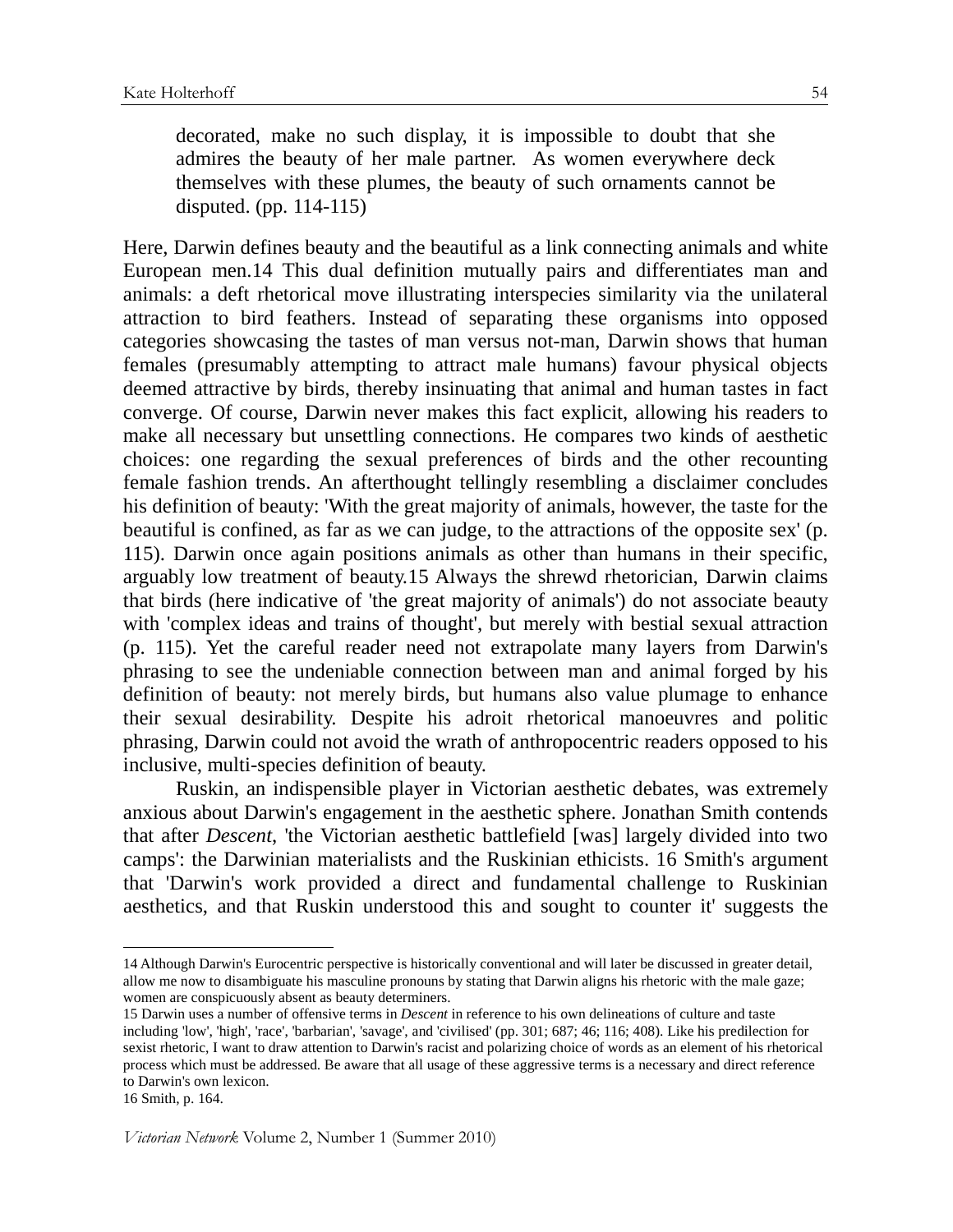subversiveness of *Descent* (pp. 2-3). Clearly, Darwin's intervention into the aesthetic sphere was not accidental, but it also does not comprise the entirety of his project: aesthetics were often a terministic screen behind which to criticize or express anxiety about greater issues and modernity in general.

 Indeed, nineteenth-century aesthetic critics were not the only ones who opposed Darwin's re-envisioning of beauty on religious grounds. One of Darwin's most antagonistic detractors among natural theologians was the Duke of Argyll, George Campbell. Author of *The Reign of Law* (1867), Campbell critiques evolution and its premise that beauty is not God's gift to man, but merely a useful implement in the animal kingdom for sexual selection:

although the laws which determine both form and colouring are...seen to be subservient to use, we shall never understand the phenomena of Nature unless we admit that *mere ornament or beauty is in itself a purpose, an object, and an end*. Mr Darwin denies this; but he denies it under the strange impression, that to admit it would be absolutely fatal to his own theory on the Origin of Species. So much the worse for his theory, if this incompatibility be true. 17

According to Campbell, the truth of God insists on beauty being an end in and of itself, not a means for propagating the species. Like Edmund Burke and Ruskin in many respects, Campbell holds the anthropocentric notion that beauty is the work of Providence, allowing man to transcend this mortal coil and contemplate the Almighty. Yet Campbell travels a step further, allowing evolution and God to reside alongside one another via the teleological argument of intelligent design.18 By appropriating Darwin's theses and scolding him for not seeing that God is behind the mechanism of evolution, Campbell shifts, if ever so slightly, the expectations of nineteenth-century Christians, asking 'Is it likely that this universal aim and purpose of the mind of Man should be wholly without relation to the aims and purposes of his Creator?' (p. 201). Because Darwin has generated a rift in the traditions of Victorian Christianity, this theistic complaint, which T.H. Huxley, "Darwin's Bulldog", called 'ecclesiasticism' is not surprising. 19

Although reluctant to backpedal for his religiously motivated detractors, in *Descent* Darwin admits that it is only with 'great difficulty' that humans feel comfortable 'admitting that female mammals, birds, reptiles, and fish, could have

 $\ddot{\phantom{a}}$ 

<sup>17</sup> George Campbell, *The Reign of Law* (London: Alexander Strahan, 1867), pp. 197-198 (emphasis mine).

<sup>18</sup> Both George Combe, in *The Constitution of Man* (1828), and Robert Chambers, in *Vestiges of the Natural History of Creation* (1844), also use this teleological approach to natural history. Interestingly, William Paley, recipient of Darwin's youthful admiration, also utilized the watchmaker analogy his pupil would later attempt to discredit, stating 'suppose I had found a *watch* upon the ground, and it should be inquired how the watch happened to be in that place;...the watch might have always been there. Yet...when we come to inspect the watch, we perceive...that its several parts are framed and put together for a purpose' (p. 7).

<sup>19</sup> Smith, p. 19.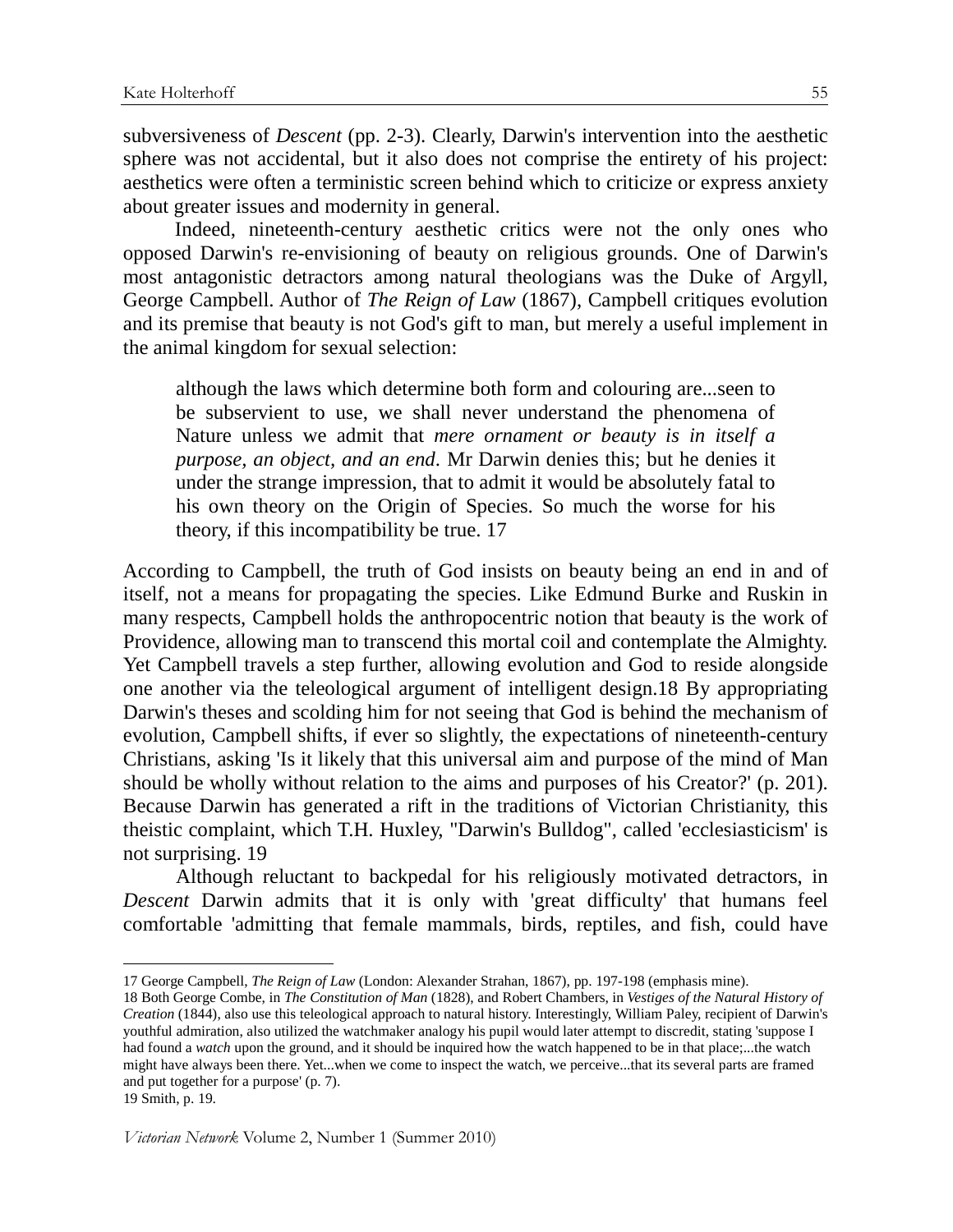acquired the high taste implied by the beauty of the males, and which generally coincides with our own standard' (p. 687). Until *Descent,* aesthetic taste had been considered the purview of European white human beings alone, not the majority of the animal kingdom. Although their opinions on intelligent design remain discordant, Darwin and Campbell's viewpoints do converge on the matter of humility. Unwilling to abandon anthropocentrism entirely, Campbell concedes that 'although Man was intended to admire beauty, beauty was not intended only for Man's admiration' 20 arguably less than a step away from Darwin's phrase 'Man, like every other animal' (p. 688). Humility plays a central part in Darwin's complex program to decenter Victorian notions of anthropocentrism as they relate to beauty.

 Darwin's restructuring of Victorian aesthetics illuminates the stakes surrounding the re-evaluation of nineteenth-century definitions of beauty in terms of species-exclusivity: man was no longer entirely separate or higher than the animal kingdom. Darwin analyzes a variety of species including invertebrates, birds, monkeys, and humans to justify the link between sexual selection and beauty. In his writing Darwin defines sexual selection as 'the advantage which certain individuals have over others of the same sex and species solely in respect of reproduction' (p. 243). Following up this definition with two addenda, Darwin explains: first, not all traits obtained via sexual selection are beneficial since 'various unimportant characters' marking the 'unexplained residuum of change must be left to the assumed uniform action of those unknown agencies,' second, it 'appears to have acted powerfully on man, as on many other animals' (pp. 83; 229).In other words, adaptations caused by or related to sexual selection are not always beneficial to an organism, and, secondly, sexual selection is present in all animals: humans being no exception. Because *Descent* is Darwin's first extended treatment of aesthetics, and since he pairs sexual selection with this theory, Darwin cautions readers that 'several of my conclusions will hereafter be found erroneous': a fitting apology for the cautious rhetorician ploughing high-stakes and controversial fields furrowed by prior intellects in several disciplines (p. 4). I argue that in *Descent* the concept which ultimately destabilizes Darwin's egalitarian characterization of beauty is culture.

### **II. Beauty and Culture**

 $\overline{a}$ 

Though sexual selection promotes a move towards species egalitarianism, *Descent* remains problematic along the lines of race, anthropocentrism, and gender difficulties illuminated by a cultural studies reading of beauty by way of the focusingmirror of a terministic screen. Consider Darwin's discussion of primates. Darwin devotes the last part of his chapter on 'Beauty of the Quadrumana' to monkeys deemed beautiful by human standards. Making this descriptive aim immediately

<sup>20</sup> George Campbell, *The Reign of Law* (London: Alexander Strahan, 1867), p. 199.

Victorian Network Volume 2, Number 1 (Summer 2010)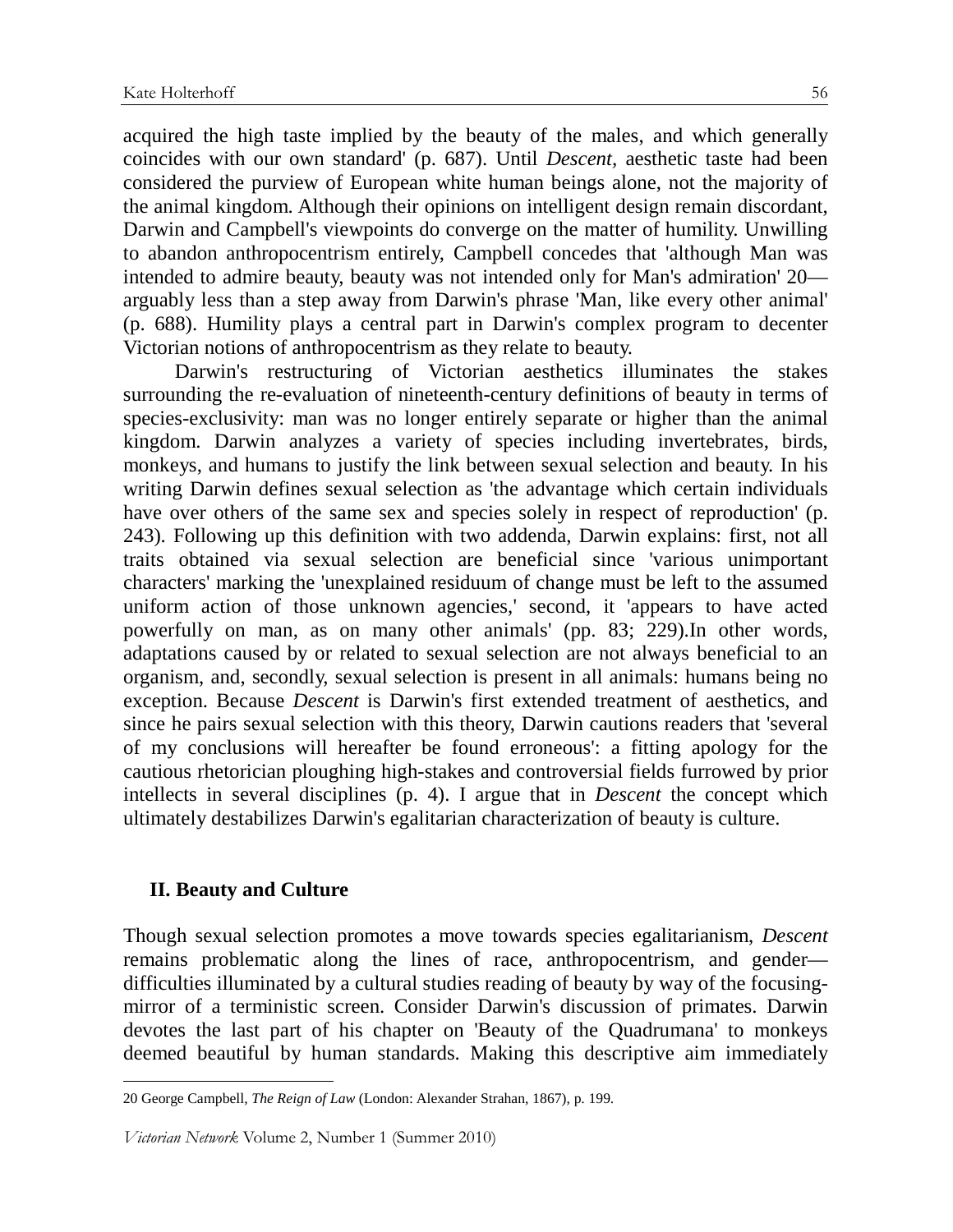explicit, Darwin claims 'Although many kinds of monkeys are far from beautiful according to our taste, other species are universally admired for their elegant appearance and bright colours' (p. 616). This use of the term *universal* is exclusive, homogenizing and therefore unsettling as it issues from a member of the scientific community: ostensibly the stronghold of objectivity and empiricism. Darwin's subjective assertion of taste above is one iteration of homogenizing aesthetics among countless others, and suggests that the impossibility of scientific neutrality became increasingly evident after *Descent* because he had included *Homo sapiens* into evolutionary discourse.

Assertions leaning more towards singular anecdote than scientifically reproducible fact also demonstrate *Descent's* essentializing discourse. For instance, Darwin cites his visits to the London Zoological Society's Gardens, where he records having 'often overheard visitors admiring the beauty of another monkey, deservedly called *Cercopithecus diana*' (pp. 616-17). While this conversational tone makes for a less dry and more engaging read, it sidesteps the standards of objectivity. But Darwin never attempts to veil the subjectivity of his argument, witnessed in the adverb 'deservedly' signifying that in addition to several other patrons of the Zoological Society's Gardens, he approves the Latinate species appellation *Cercopithecus diana* (commonly known as the Diana monkey), which associates the unwitting primate with a classical allusion to the Roman goddess of the moon, the hunt and virginity. Though the *Cercopithecus diana*'s native habitat is Western Africa, instead of using local nomenclature or indigenous folklore to classify the species, Western biologists dubbed the primate using a decidedly if not deservedly Western allusion. In this revealing, but by no means singular, instance of the Western gaze, Darwin contends that the appellation of this primate signals Classical beauty, while screening the implicit Western colonial agenda of the namer.

Another opportunity in *Descent* for interrogating beauty as an occidental construction projected onto the natural world is Darwin's use of art to define aesthetics. For Darwin, the artist is the connoisseur of female beauty *par excellence*. To illustrate the relative nature of beauty, and the taken-for-granted quality of one individual's beauty surpassing another, he claims 'Even man, excepting perhaps an artist, does not analyse the slight differences in the features of the woman whom he may admire, on which her beauty depends' (p. 693). Darwin assumes along with the reader that in the animal kingdom, discrimination and attention to the minutiae of fellow creatures, even possible mates, is unlikely. However, Darwin goes on to assert that, apart from the artist, human males too often shirk the careful observation of females, implying that they are no more observant than lower organisms. But the artist is not observing to obtain a mate; he is interested in replicating a visage in plastic form. The artist here is a sterile representative of the male gaze, having enhanced selective, but circumvented sexual, potency.

Beyond the gaze of artists themselves, Darwin uses the art object to demarcate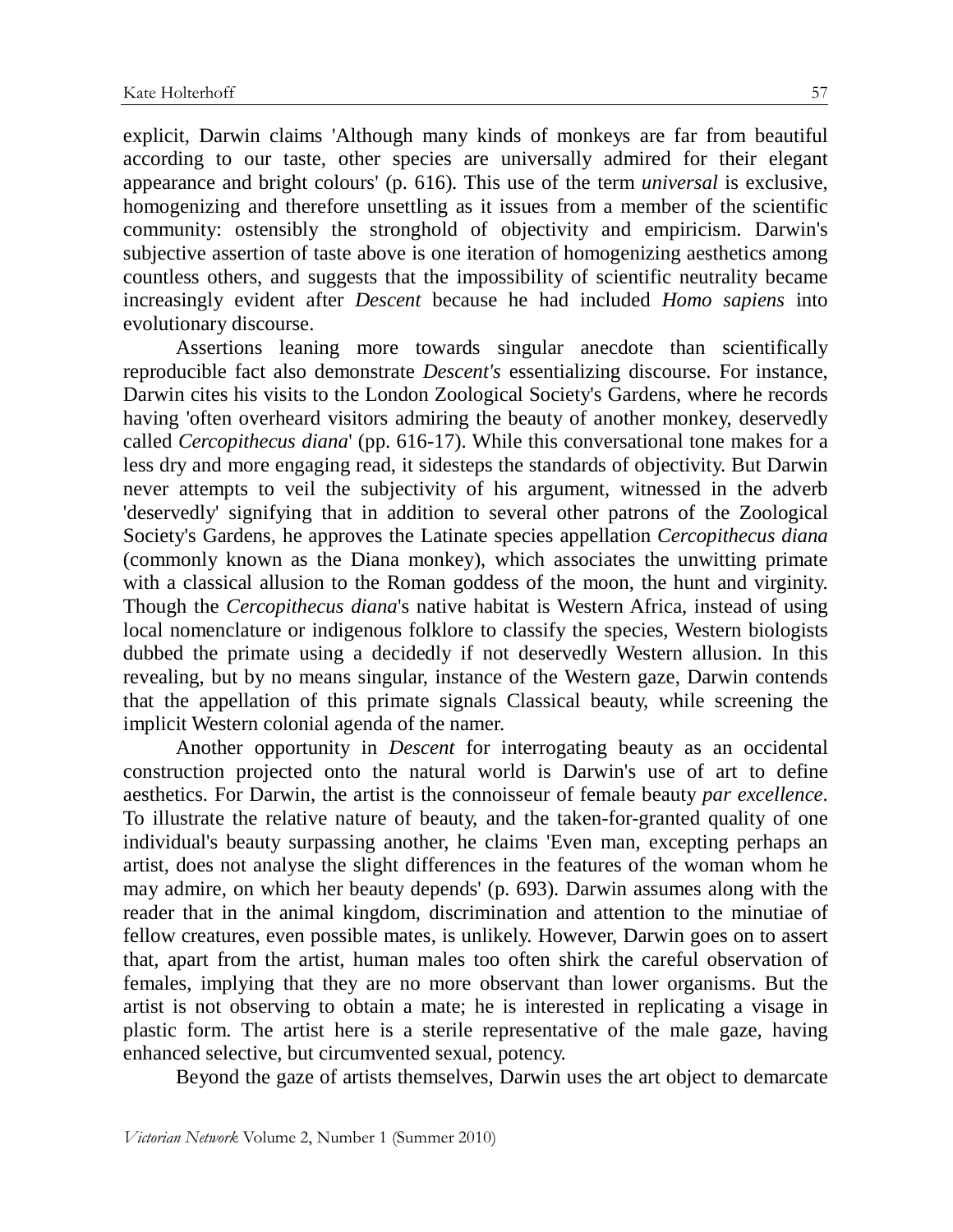between Western, male conceptions of beauty and those attributed to 'savage races' (p. 46). He demonstrates the variety of tastes amongst the human races by arguing 'it is well to compare in our mind the Jupiter or Apollo of the Greeks with the Egyptian or Assyrian statues; and these with the hideous bas-reliefs on the ruined buildings of Central America' (p. 649). Outlining a qualitative difference between the art forms of these nations, Darwin seeks to exemplify through art the disparate tastes of various hierarchically arranged human races as delimited by Western, nineteenth-century criteria. Because Darwin considered a society's art an indication of its aesthetic ('in works of art, beauty is the chief object') he does not consider the possibility that art objects possess functions beyond beauty. 21 Darwin's conflation of essentialized beauty with an anthropological assessment of art undermines his message of species equality. Consider Darwin's handling of descriptive adjectives. The derogatory term 'ruined' is applied solely to the structures of Central America, while those in Greece, Egypt, and Assyria, often subject to an equal state of disrepair, are spared this word. Similarly, the subjective descriptor 'hideous' illustrates not only Darwin's xenophobic, yet unfortunately conventional, distaste for Central American art and personal intolerance for non-classical work, but also the rejection of objective scientific description.

Why does Darwin choose repeatedly to insert his judgments of beauty in this purportedly scientific document? I argue that in *Descent* this move was consciously motivated by a combination of political manipulation and philosophical and rhetorical conventions, not, as James Krasner argues, the use of the 'human, physiologically limited eye' to describe the natural world.22 Darwin illustrates with deprecating adjectives his thesis that aesthetic tastes differ among the human races, thereby personalizing taste fluctuation (what Central American savages deem beautiful, he does not). Additionally, this familiar tone and use of 'our' ingratiates Darwin with his cultured but sceptical audience (see Caudill), attempting to posit himself, to use Joseph Conrad's phrase, as 'one of us'. For someone arguing one of the most radical premises of the nineteenth century, this rhetorical ingratiation is invaluable for aligning readers with his viewpoint. Although Darwin does not mind differentiating his taste from those of savages, he desperately wants to show readers that because we are all of one mind on the topic of beauty, it is not such a leap to retain that single mindedness in embracing evolutionary sexual selection.

 Indeed, emphasizing the variation of tastes among human races is a primary concern for Darwin because 'The taste for the beautiful, at least as far as female beauty is concerned, is not of a special nature in the human mind; for it differs widely in the different races of man' (pp. 687; 115). In differentiating between a 'civilised

<sup>21</sup> Darwin, *Expression of the Emotions*, p. 15.

<sup>22</sup> James Krasner, *The Entangled Eye* (New York: Oxford University Press, 1992), p. 5. Krasner argues that Darwin and later authors influenced by natural selection deliberately used a 'limited eye' because 'evolutionary nature can only be seen through the product of evolution—the human eye' meaning that 'scientists must always be aware of the physical limitations of their own acts of perception' (p. 5).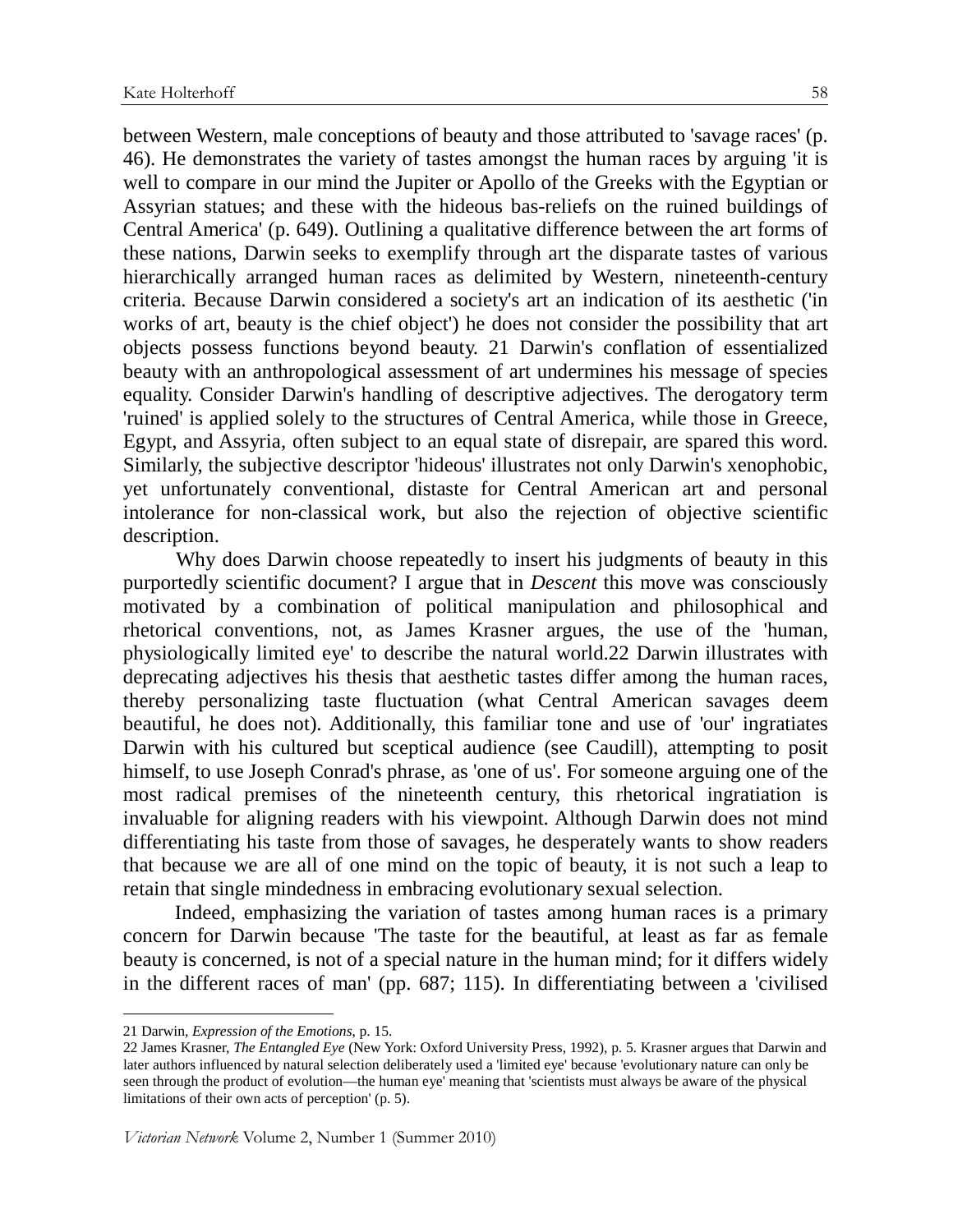and savage' sense of beauty, Darwin continues his campaign against what he considers the hideous taste of savages, disclosing that 'Judging from the hideous ornaments, and the equally hideous music admired by most savages, it might be urged that their aesthetic faculty was not so highly developed as in certain animals, for instance, as in birds' (pp. 408; 116). Like *Descent*'s racist and essentializing dénouement, Darwin uses beauty in relation to animal versus savage taste to suggest the therapeutic value of including animals into the hierarchical continuum stretching from lower organisms, through higher species, until ultimately reaching the apex: European man.

The elevation of animals at the expense of savages prepares readers for the infamous conclusion to *Descent* (see Brantlinger; Deutscher; Sideris). Because the prospect of humanity's evolution from savages is scandalous if not horrific, Darwin argues 'He who has seen a savage in his native land will not feel much shame, if forced to acknowledge that the blood of some more humble creature flows in his veins. For my own part I would as soon be descended from that heroic little monkey... or from that old baboon...as from a savage' (p. 689). Tempering Darwin's radical claim that beyond equalizing man and animals as appreciators of beauty, some animals possess a greater understanding of beauty than some humans, but refusing to renege completely, that birds possess a greater understanding of auditory beauty than some savage races, Darwin assures his audience 'Obviously no animal would be capable of admiring such scenes as the heavens at night, a beautiful landscape, or refined music; but such high tastes are acquired through culture, and depend on complex associations; they are not enjoyed by barbarians or by uneducated persons' (p. 116).

Ostensibly, the great divide between humans and animals, then, is *culture*— a slippery term at best during the nineteenth-century (and one which remains unlikely to stabilize even today). Matthew Arnold had recently called culture 'a study of perfection' manifested by 'the best that can be known' in *Culture and Anarchy* (1869), while ethnographer Edward Tylor conflates civilization with culture in *Primitive Culture* (1871) as 'that complex whole which includes knowledge, belief, art, morals, law, custom, and any other capabilities and habits acquired by man as a member of society'.23 Tylor's project of merging evolutionary science with sociology and Arnold's promotion of divine perfection as a national English project dovetail with culture according to *Descent*. However, because Darwin applies culture only to white, occidental iterations of civilization, Tylor might well criticize Darwin for being too exclusive, if equally paternalistic, citing scholars who do ascribe some 'halfincredulous appreciation of the beauty and simplicity' of the culture and mythologies in 'classic, barbarian, and medieval Europe'.24 Like Darwin, Tylor renders non-

<sup>23</sup> Matthew Arnold, *Culture and Anarchy*, ed. by J. Dover Wilson (Cambridge: Cambridge University Press, 1869; repr. 1961), pp. 45; 179; Edward B. Tylor, 'The Science of Culture', *Primitive Culture*, 2 vols (London: John Murray, 1871), I, 1-22 (p. 1).

<sup>24</sup> Edward B. Tylor, 'Mythology', *Primitive Culture*, 2 vols (London: John Murray, 1871), I, 285-332 (pp. 286; 326).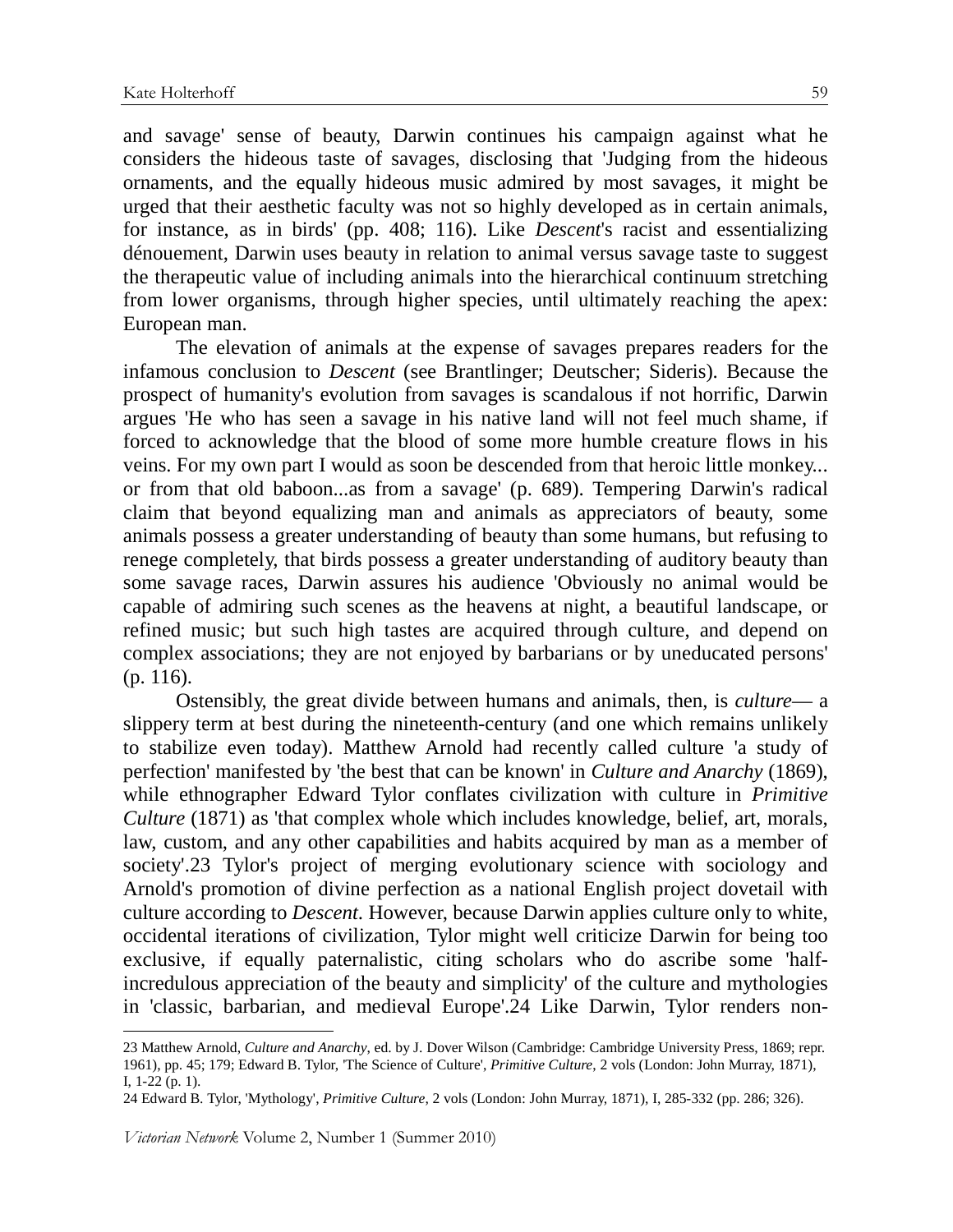Western barbarians as evolutionarily more primitive in the visual arts across the board, citing only their mythological narratives as possessing beauty, however 'simple'. 25 But Darwin is largely uninterested in the anthropological beauty of a culture's mythology, concerning himself with grander narratives concerning all species.

Darwin's Arnoldian 'high taste' achieved only through culture complicates the role of beauty in *Descent*. Because culture is inextricably linked to art, and Darwin saw beauty and art as coupled, he is essentially asserting that 'barbarians' and 'uneducated persons' incapable of making 'complex associations' have only a primitive, animal-like appreciation of beauty (p. 116). In other words, in *Descent* beauty connects, while culture differentiates and ranks. Should we then interpret Darwin's conception of beauty by means of culture to argue that savages, like higher animals, use beauty for mate selection alone since neither possess the cognitive resources necessary to achieve a cultured high taste? Textual evidence in *Descent* points to the affirmative, but it is important to realize that Darwin judged humans on a sliding scale of development, claiming that man's 'progressive advancement' is in fact due to 'the powers of the imagination, wonder, curiosity, an undefined sense of beauty, a tendency to imitation, and the love of excitement or novelty' (p. 116). What is most striking about Darwin's division of savage and civilised is his reliance on intellectual development.

 Like Arnold's sweetness and light, Darwin also holds that the sweetness of beauty must be joined with the light of intellect to sustain high culture. But by conflating cognitive development with beauty, arts, and culture, in conjunction with universal evolutionary 'progressive advancement', Darwin is implicitly opening the floodgates to assimilate all genders, races, and species into Western culture. Tracing beauty as a terministic screen implicates Darwin's *Descent* as the text which began the move within Western culture, with all its conflicting and messy implications, from exclusionary elitism, to a modernized, assimilative hegemony—a paradigm shift evidenced by the fast approaching scramble for Africa (1880-1920) whose major tool was cultural imperialism, today subsumed into globalization. The year 1871 saw not only the publication of *Descent* and *Primitive Culture*; it also marks the year that Stanley greeted Livingstone along the banks of the Ujiji in 'Darkest Africa'.26 The success of Victorian Britain's imperial project stands in large part due to its adherence to Livingstone's '"3 Cs": Commerce, Christianity and Civilization" which combined the social project of Western cultural imperialism, with the necessarily modern embrace of capitalism and industrialization.27

The hierarchy breakdown implicit in evolution admitted ambiguous organisms,

Victorian Network Volume 2, Number 1 (Summer 2010)

<sup>25</sup> Consider the 'myth of the Four Winds ...developed among the native races of America' which, according to Tylor, possesses 'a range and vigour and beauty scarcely rivalled elsewhere in the mythology of the world' (p. 326).

<sup>26</sup> Henry Stanley, *How I Found Livingstone: travels, adventures, and discoveries in Central Africa* (London: Sampson Low, Marston, Low, and Searle, 1872), p. 412.

<sup>27</sup> Thomas Pakenham, *The Scramble for Africa* (London: Abacus, 2009), p. xxiv.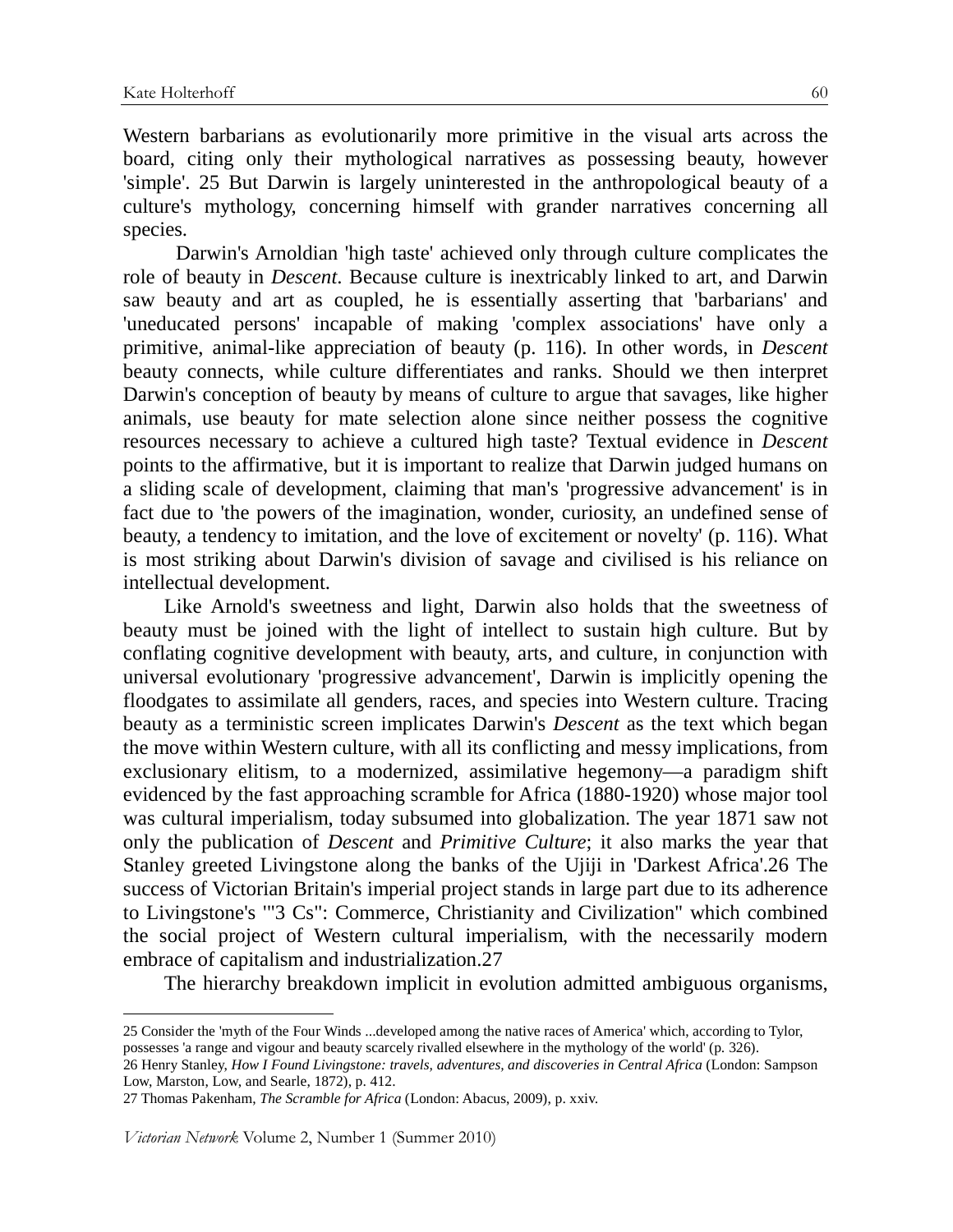$\overline{a}$ 

neither savage nor civilized, and underlined the import of hybrids. We must not forget that *Descent*, not *Origin*, was directly responsible for the anthropocentric search for missing-links which occupied naturalists well into the twentieth century (see Gould). Hybridity is imperative to Darwinian modernity; and yet segmented terminology seems to counter his prescription for 'progressive advancement' by consistently defining animals as either low or high, and humans as savage or civilized.28 Shirking the complexities of a non-dualistic ontology, while indicating that advancement is possible if not evolutionally inevitable, Darwin only simplified his denominations for the benefit of his mixed audience. However, knowing Darwin's affinity for our common ancestor, it is not implausible that he would include the savage races and also, perhaps over great stretches of time, higher members of the animal kingdom (such as the aforementioned song bird) in his homogenizing upward movement towards the cultural standards of Western civilization (p. 116). 29

Although Darwin shows through multiple examples the similarities between man and bird in *Descent*, he cannot affirm interspecies similarities without a nearby disclaimer: 'In man, however, when cultivated, the sense of beauty is manifestly a far more complex feeling, and is associated with various intellectual ideas' (p. 408). Therefore, although birds and humans share similar taste, it is the accompanying significance of beauty that differs. For birds, beautiful plumage is a tool of sexual selection, illustrating the male's fitness within the species. Among birds especially, males often possess grand, flashy feathers to impress the females, whose own plumage is understated. For Darwin, the peacock is an apt example of this biological trend, as well as a recognizable species for illustrating sexual selection to a European audience. Perhaps because the peacock is so familiar Darwin cautions his reader 'not to accuse birds of conscious vanity', while confessing 'when we see a peacock strutting about, with expanded and quivering tailfeathers, he seems the very emblem of pride and vanity' (p. 453). The projection of human characteristics onto animals is a conventional Victorian practice of which Darwin is notoriously guilty. Interpreting human traits such as vanity onto the mannerisms of animals is only a step away from reading Providence into the natural world, not to mention an important facet of anthropocentrism. Instead of asserting empirically that male birds display their plumage, Darwin claims, 'males take delight in displaying their beauty': a vague contention likely misrepresenting the actual thought process of these animals (p.

<sup>28</sup> Darwin continually draws distinctions between what he interprets as low and high creatures: an assessment embedded in his hierarchical mindset. As one of the more problematic distinctions made by Darwin, this orientational mode of describing the evolutionary positioning of animals utilizes prejudicial rhetoric verging on the language of Social Darwinism and eugenics. One disturbing example of this positioning is the section description of Chapter Three: 'The difference in mental power between the highest ape and the lowest savage' (p. 11).

<sup>29</sup> I say this despite Darwin's argument 'I do not wish to maintain that any strictly social animal, if its intellectual faculties were to become as active and as highly developed as in man, would acquire exactly the same moral sense as ours', which seems to go against any inclusive thesis of cultural 'progressive advancement', but because Darwin objects on moral grounds I contend his argument is restricted more by ethical decorum than an actual abhorrence of the idea (p. 122).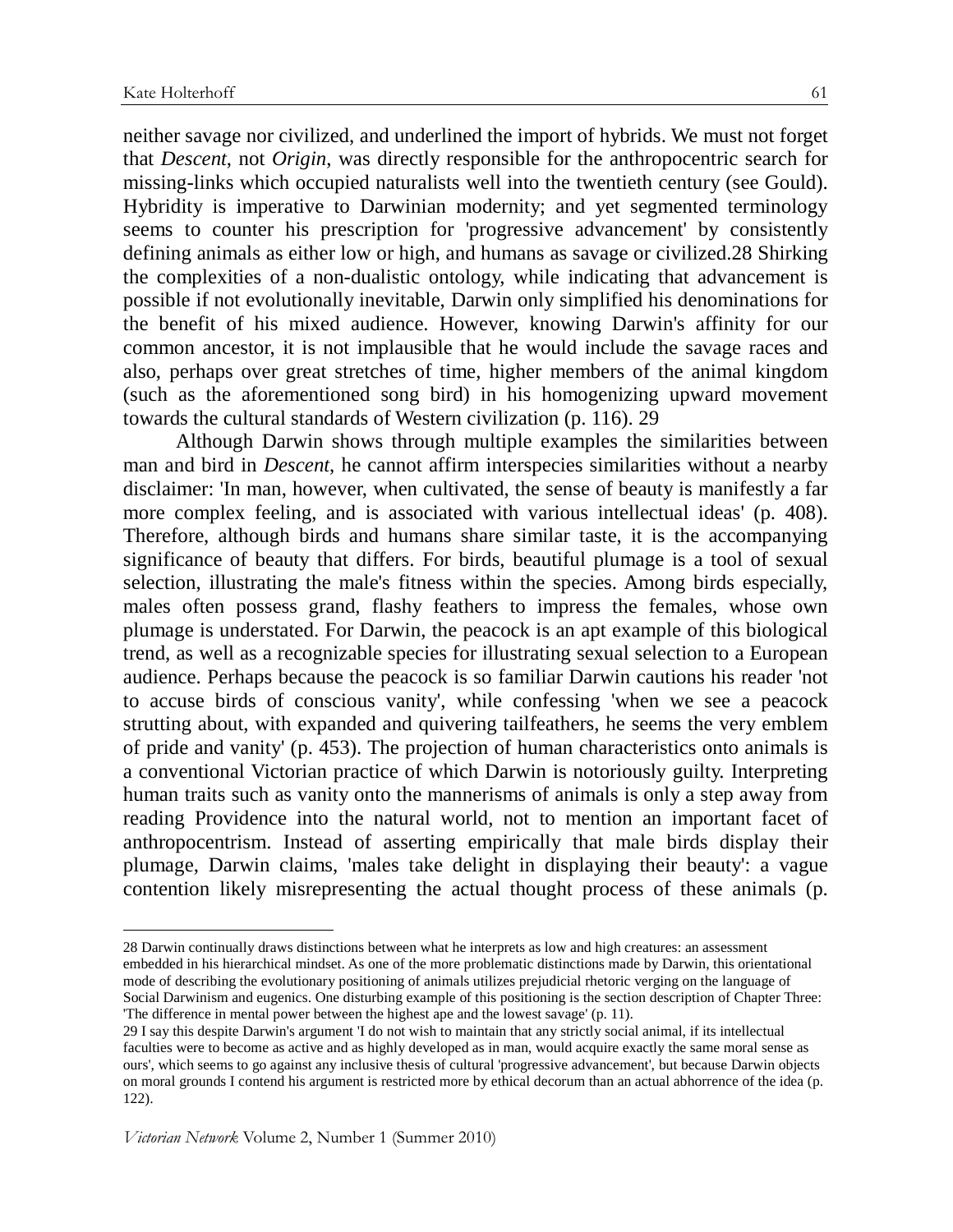444). Assuming that birds 'delight' in something that may well be an instinct towards which they are emotionally indifferent once again betrays Darwin's subjective perception of animals, showing that although Darwin initiated one of the first steps away from a hierarchical, teleological and anthropocentric understanding of the world and towards one of postmodern inclusivity, the terministic screen beauty illuminates the problematic quality of his theses.

Yet, *Descent*'s notable kink is the fact that the causal relationship between sexual selection and beauty often applies only to animals Darwin deems of the higher variety. This makes the array of invertebrates, which are either hermaphroditic or breed via non-selective spawning in which the female and male sex cells are released into the water/air thereby uniting without the consent or discrimination of partners, either a red herring or serious conflict in Darwin's hypothesis of sexual selection. By human standards, invertebrates are often very beautiful, with Darwin citing various jelly fish, sea anemones, coral, molluscs and star fishes, some of which even feature different colour schemas for males and females (ostensibly the hallmark of sexual selection alone) 'ornamented with the most brilliant tints, or...shaded and striped in an elegant manner' (p. 301). Yet, because these species do not undergo sexual selection, Darwin concludes that 'it is almost certain that these animals have too imperfect senses and much too low mental powers to appreciate each other's beauty or other attractions, or to feel rivalry' (p. 301). So what use is beauty to these low species incapable of sexual selection? None, as far as Darwin can tell, a fact that seemingly confounds his causal theory that beauty functions instinctually in sexual selection. Reasoning that these bright colours likely are not camouflage, but may, in fact, indicate to predators that the organism tastes bad or possesses some protective weapon, the conclusive cause of these pleasing colourations remains humbly limited by the scientific community's 'ignorance of most of the lowest animals' (p. 302). But Darwin deems some loose conjecturing is warranted, deducing that 'bright tints result either from the chemical nature or the minute structure of their tissues, independently of any benefit thus derived' (p. 302). In other words, natural selection, not sexual selection, led to the coloration schemes of both hermaphroditic and low organisms that breed non-selectively, meaning their beauty is probably the product of natural survival processes. To better illustrate his theory, Darwin draws a suggestive parallel between human processes and those of beautiful invertebrates:

Hardly any colour is finer than that of arterial blood; but there is no reason to suppose that the colour of the blood is in itself any advantage; and though it adds to the beauty of the maiden's cheek, no one will pretend that it has been acquired for this purpose. So again with many animals, especially the lower ones, the bile is richly coloured...chiefly due to the biliary glands being seen through the translucent integuments—this beauty being probably of no service to these animals. (p. 302)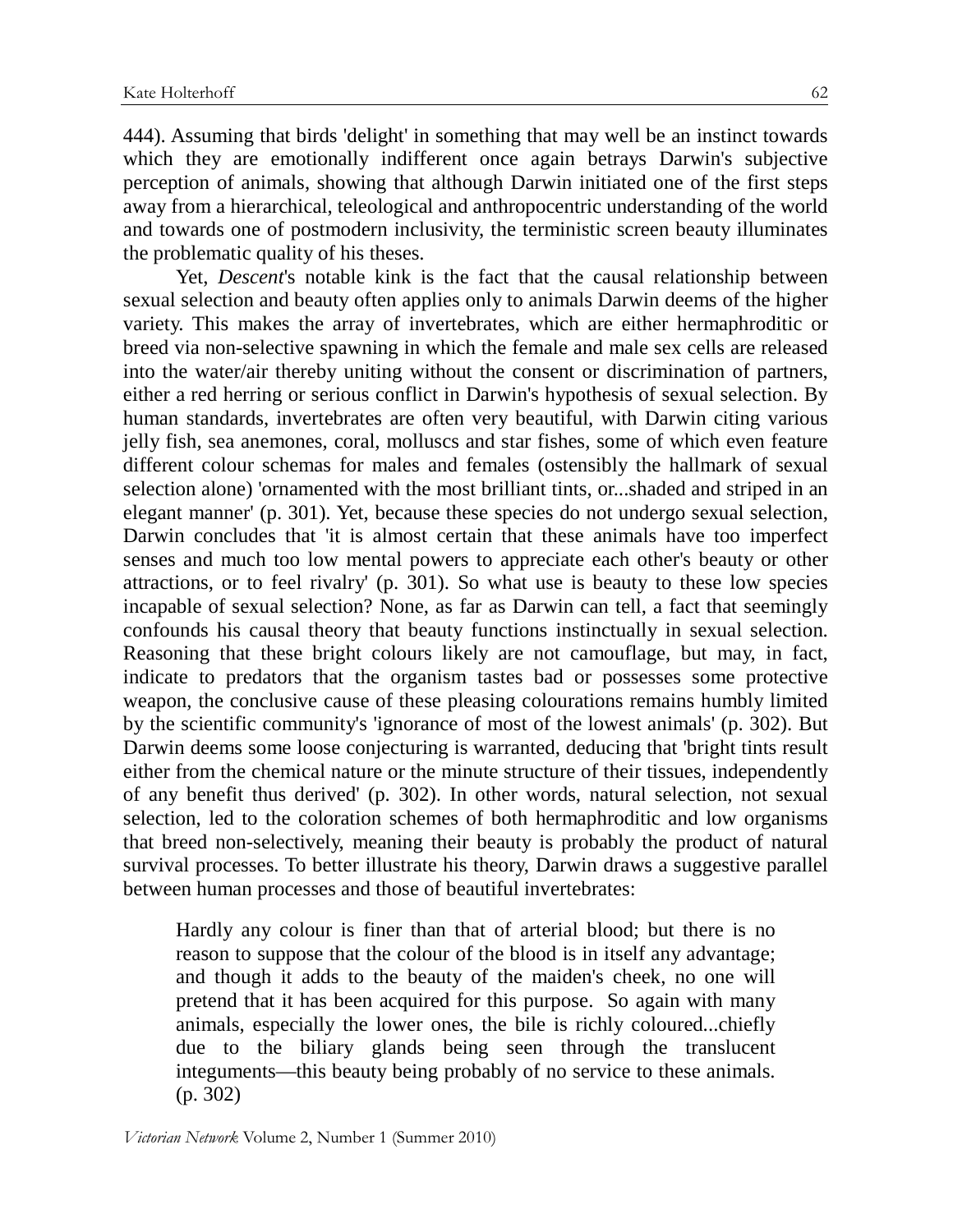$\overline{a}$ 

Like his definition of beauty, Darwin here demonstrates the mechanism of attractive colorations in both human and animal terms. Why does Darwin persist in illustrating his theses using human and animal traits concurrently? Rhetorically, it serves to bring a concept closer to the readers' sphere of understanding since, in human terms, the blush is a conventional, accidental, but attractive event. However, this specific human subject clarifies a deeper significance. Darwin singles out the maiden as a beautiful blusher, not an extraordinary assertion since blushing virgins are a stereotype still extant today, yet comparing the beauty of maidens to invertebrates is a telling position because women are defined as beautiful, not men, making the blush gendered.

# **III. Beauty and Gender**

The white, male gaze alluded to above, and implicit in the majority of Darwin's depictions of beauty, like his occidental leanings, further biased the empirical nature of his theories. Although Darwin was doubtless aware of women reading his texts, the strictures of decorum mandated addressing a specifically male readership.30 Yet this decision, in tandem with Darwin's aesthetic terministic screen, is complicated by the role of women in nineteenth-century Western society. Kay Harel criticizes the role of beauty in human sexual selection, noting beauty's 'differential value for women and men', since women need the attractions of beauty, while men get by with only social and economic appeal.31 Even before the Married Women's Property Act (1882), women's economic dependence on men made their opinions regarding beauty in the opposite sex largely irrelevant for practical matrimonial purposes. Harel complains: 'Darwin does not explore such disparities from a woman's point of view, nor from that of a feminist', making his assessment of beauty inherently chauvinistic (p. 38). 32 Disregard for the perspective of women is conventional to the era, meaning it should not be separated from the general social bigotry characteristic of nineteenth-century Europe, and George Levine is right to chide ideological critiques of sexual selection for having 'no purchase on the theory itself', but because ideology is precisely what has biases the term beauty, it must not go ignored and unaddressed when

<sup>30</sup> While a female readership for *Origin* and *Descent* may readily be taken for granted, an example of this demographic is telling. In an 1865 letter from Charles Lyell to Charles Darwin, the former explains 'I had...an animated conversation on Darwinism with the Princess Royal, who is a worthy daughter of her father, in the reading of good books, and thinking of what she reads. She was very much au fait at the "Origin"...She said after twice reading you she could not see her way as to the origin of four things; namely the world, species, man, or the black and white races', indicating that at least aristocratic female response was deemed intellectually pertinent to contemporary discourse regarding Victorian natural history (Lyell p. 385-86).

<sup>31</sup> Kay Harel, 'When Darwin Flopped: The Rejection of Sexual Selection', *Sexuality and Culture* 5.4 (2001), 29-42 (p. 38).

<sup>32</sup> In England women were excluded from comprehensive social involvement even late into the nineteenth century. See Dorothy Stetson's *A Woman's Issue: The Politics of Family Law Reform in England* (1982) for analysis of the Married Women's Property Act.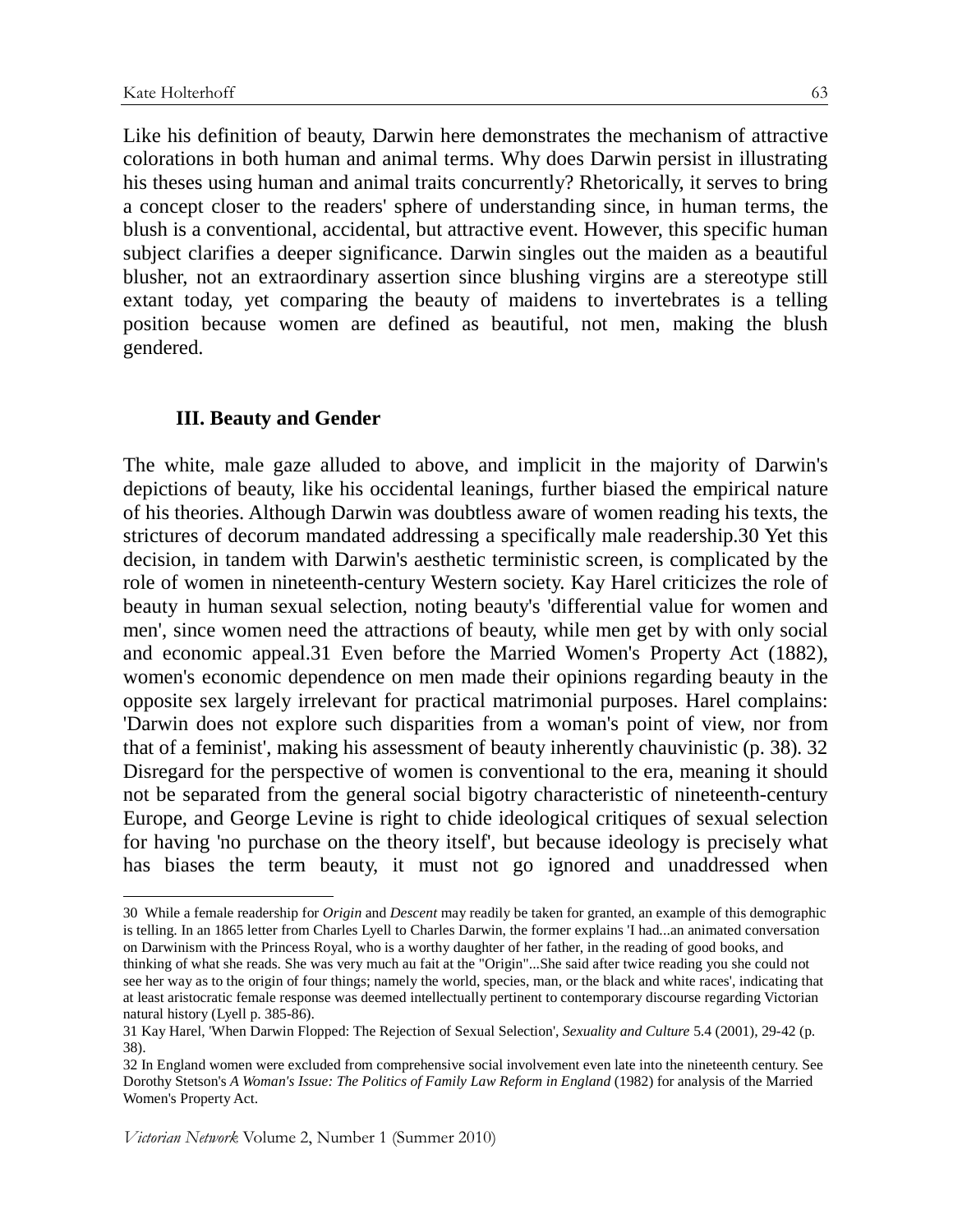interrogating beauty as a terministic screen.33

As with most issues addressed in *Descent*, Darwin's reading of gender is hardly uni-directional. Because among the majority of higher species excepting humans, males alone are concerned with wooing females, females ultimately control sexual selection. This thesis had serious consequences upon the Victorian psyche, since 'Sexual selection...challenged Man's longstanding hegemony over women'.34 Darwin himself contends in *Descent* 'I fully admit that it is astonishing that the females of many birds and some mammals should be endowed with sufficient taste to appreciate ornaments, which we have reason to attribute to sexual selection' (p. 686). Although his class of mammals includes *Homo sapiens*, Darwin leaves this assertion conspicuously unstated; perhaps because it points to the unnatural condition of women who are, for the most part, denied the natural right of mate selection. As is often the case when Darwin alludes to human sexuality, propriety eclipses offensive candour, however scientific its intent. The rhetorical decision to mitigate between humans and animals on this point, when measured in conjunction with the prominence of the male gaze, expertly softens the ontological disruption implied by a female's right to mate selection. If human females were given the choice, or at least the economic wherewithal, to select mates on the basis of beauty and ability to weather competition, as is the norm in the animal kingdom, they would usurp the role of men as sole determiners of aesthetics and even definers of beauty.

While loss of control over the aesthetic sphere is reason enough for white male anxiety, sexual selection's implicit argument suggesting the naturalness of an ascendant female taste logically destabilizes the reigning hierarchy placing women below men in terms of intellect. Beer notes Darwin's skewed loyalties respecting the role of intellect for sexual selection, observing that 'though he pays homage to the "mental charms" of women, he gives primacy to beauty'.35 Although Beer reads *Descent* as wholly intolerant of female intellectual dominance or even equality, paraphrasing Darwin's opinion as claiming 'that women are parallel on the scale of development with a less developed race, inevitably lagging behind European manhood' (p. 221), I argue Darwin's implicit message is more subversive.

While Darwin indeed relegates women to second-class status as objects of the male gaze, there is evidence that his inclusive project left room for female inclusion in ways inconceivable prior to *Descent*'s publication, even if, for the sake of his hypersensitive audience, Darwin suppressed the correctness of female taste. While after *Descent* adherents to aesthetic theories like those propounded by Edmund Burke and Ruskin had little cause to fear the rejection of their philosophies by a matriarchal sea change in European aesthetics, Darwin established first that women are naturally

<sup>33</sup> George Levine, '"And if it be a Pretty Woman All the Better"— Darwin and Sexual Selection', *Literature, Science, Psychoanalysis, 1830-1970: Essays in Honor of Gillian Beer*, ed. by Helen Small and Trudi Tate (Oxford: Oxford University Press, 2003), pp. 37-51 (p. 37).

<sup>34</sup> Harel, p. 33.

<sup>35</sup> Beer, p. 211.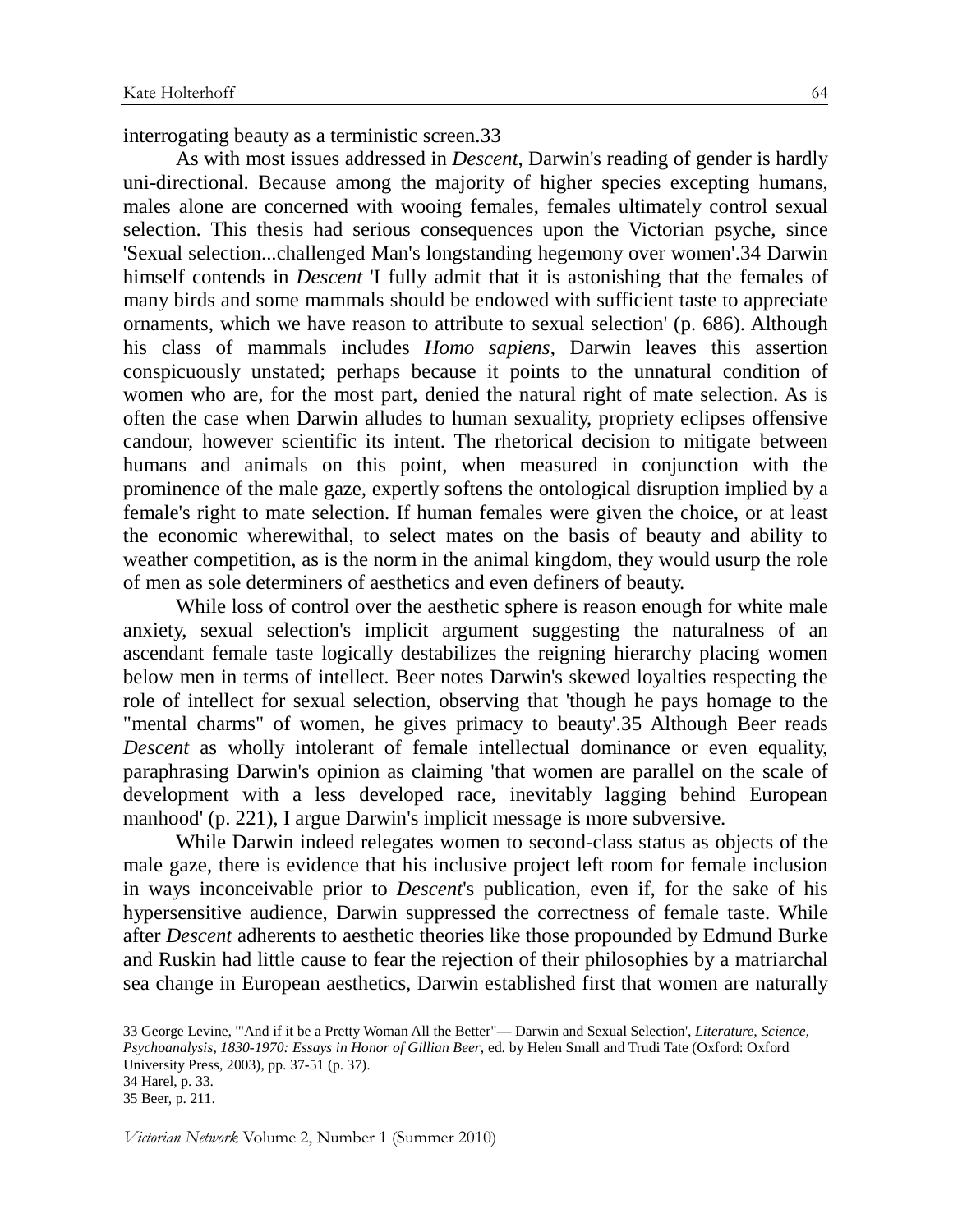more aesthetically minded, and second the right to judge beauty as a demarcation of power.

Darwin realized that beauty is a source of power and can be psychologically terrifying for the male hegemony because it forecasts the loss of patriarchal control. Even without an apocalyptic rise of female cultural autocracy, feminine ability to manipulate male passions caused alarm within the misogynistic Victorian psyche (see Deutscher; Richardson). Harel sums up this anxiety explaining 'On the one hand, Man was insulted to think that women were selecting him for his beauty or his vigor. But equally bad was for Man to think of himself as the victim of women who decorate themselves, make themselves "intentionally beautiful"'.36 After *Descent*  men may have felt backed into a corner and compelled to concede some sexual agency to women. Yielding power to females, ideally the models of passivity, invoked a paradox of control in which letting go of one bad thing enables another. Further, recognizing man's susceptibility to female beauty in *Descent* illustrates an added psychologically disturbing facet of beauty: male sexual yearning is centered more on base desire than appreciating woman's possession of civilized 'mental charms and virtues' (p. 653).

If beauty brings out the sordid side of Western man, how is he essentially more civilized than savages and animals? How can Western science contain the collapsing continuum which naturalists had once parsed into the hygienic species and varieties Darwin initially undermined in *Origin*? It was questions like these which came to disturb degenerationists, *fin de siècle* imperial gothic authors, and later modernists for decades to come, and few terms allow readers insight into the part *Descent* played in the build-up of nineteenth-century Western atavism anxiety better than beauty. Inferences drawn in *Descent* using beauty as a terministic screen undermine Western man's hierarchal understanding of gender, species and delineations of civilized versus savage. Beauty forces humility less through what is addressed than is left implied, meaning culture is the last bastion of differentiation and hierarchy. Beauty is a conduit by which to assess the austere purity of species, and the white European race particularly, since by including savages, animals and women into an intellectually robust occidental culture, Darwin simultaneously contributes to and destabilizes the greater project of modernity.

Why should contemporary critics track Darwin's rhetoric? As Darwin's contemporary G.H. Lewes reminds us, *Origin*'s concept of evolution provided 'articulate expression to the thought which had been inarticulate in many minds', suggesting that twelve years later Darwin's reputation for articulation made the word choices in *Descent* far from peripheral concerns.37 Analyzing beauty in *Descent* as a terministic screen suggests two conclusions: firstly, Darwin wrote to an audience consisting of European males attuned to a homogenous cultural notion of beauty, and

36 Harel, p. 37.

 $\ddot{\phantom{a}}$ 

<sup>37</sup> G.H. Lewes, 'Mr. Darwin's Hypothesis', *Fortnightly Review* 16 (1868) p. 353.

Victorian Network Volume 2, Number 1 (Summer 2010)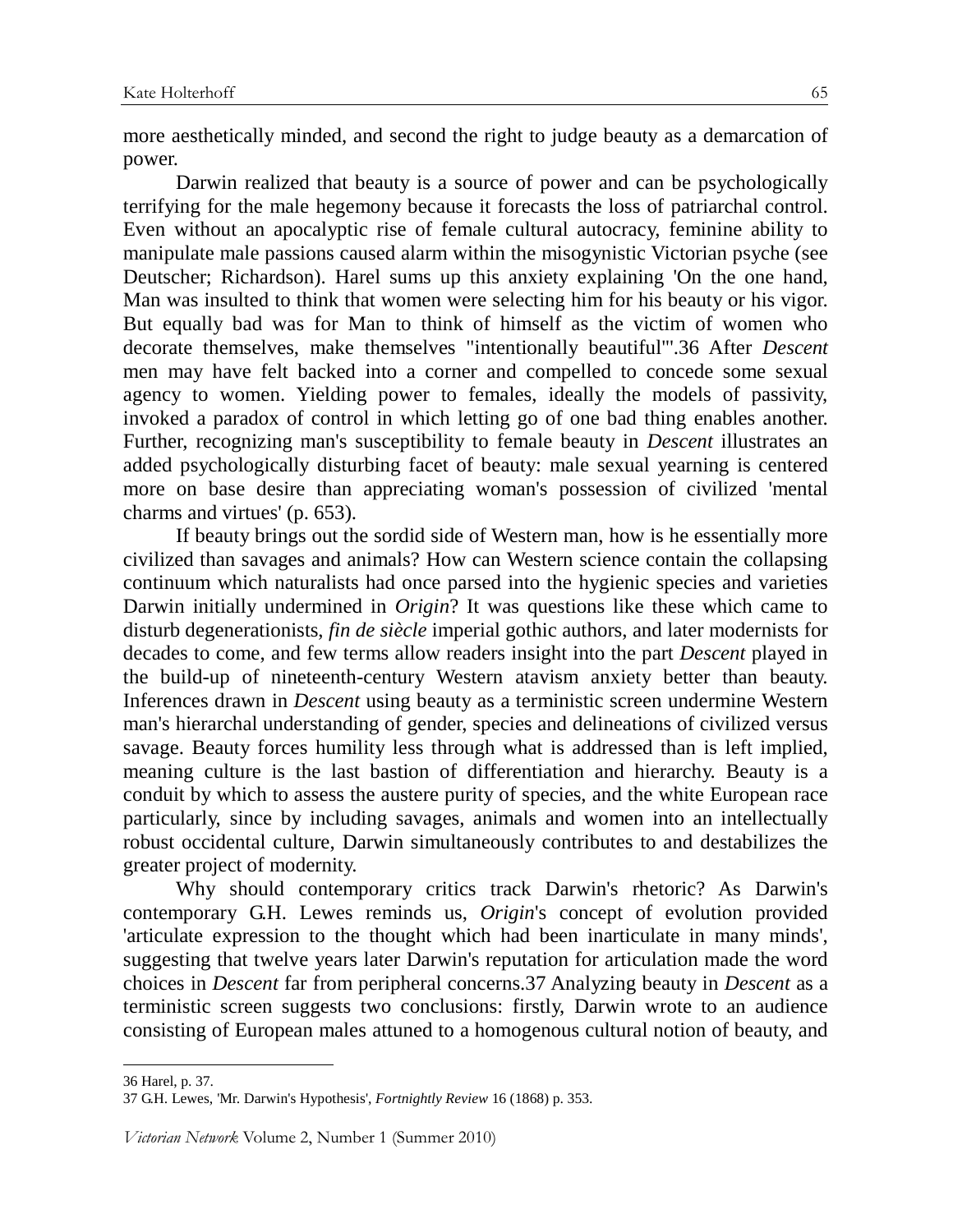secondly, humans must reject the false opinion that they alone appreciate beauty. Darwin took the notion of beauty away from its formerly anthropocentric location, reinventing it as a sense common throughout much of the organic world, yet elevated by culture.

### Bibliography

- Arnold, Matthew, *Culture and Anarchy*, ed. by J. Dover Wilson (Cambridge: Cambridge University Press, 1869; repr. 1961)
- Beer, Gillian, *Darwin's Plots: Evolutionary Narrative in Darwin, George Eliot and Nineteenth-Century Fiction* (London: Routledge, 1983)
- Brantlinger, Patrick, 'Victorians and Africans: The Genealogy of the Myth of the Dark Continent', *Critical Inquiry* 12.1 (Autumn, 1985), 166-203
- Burke, Edmund, 'A Philosophical Inquiry into the Origin of Our Ideas of the Sublime and Beautiful', *A Philosophical Inquiry into the Origin of Our Ideas of the Sublime and Beautiful and other Pre-Revolutionary Writings*, ed. by David Womersley (New York: Penguin, 1757; repr. 1998), pp. 49-200
- Burke, Kenneth, '"Terministic Screens" From *Language as Symbolic Action*', *The Rhetorical Tradition: Readings from Classical Times to the Present*, ed. by Patricia Bizzell and Bruce Herzberg, 2nd edn (Boston: Bedford/St. Martin's, 1966; repr. 2000), pp. 1340-1347
- Campbell, George, *The Reign of Law* (London: Alexander Strahan, 1867)
- Campbell, John A., 'Charles Darwin: Rhetorician of Science', *Landmark Essays on Rhetoric of Science: Case Studies*, ed. by Randy A Harris (Mahwah: Hermagoras, 1986; repr. 1997)
- Caudill, Edward, 'The Bishop-Eaters: The Publicity Campaign for Darwin and on the Origin of Species', *Journal of the History of Ideas* 55.3 (Jul., 1994), 441-460
- --- 'The Polemical Mr. Darwin', *Quarterly Journal of Speech* 61.4 (1975), 375-390
- Darwin, Charles, *The Autobiography of Charles Darwin 1809-1882*, ed. by Nora Barlow (London: Collins, 1958)
- --- *Charles Darwin's Notebooks, 1836-1844: Geology, transmutation of species, metaphysical enquiries,* ed. by Paul H Barrett (Cambridge: Cambridge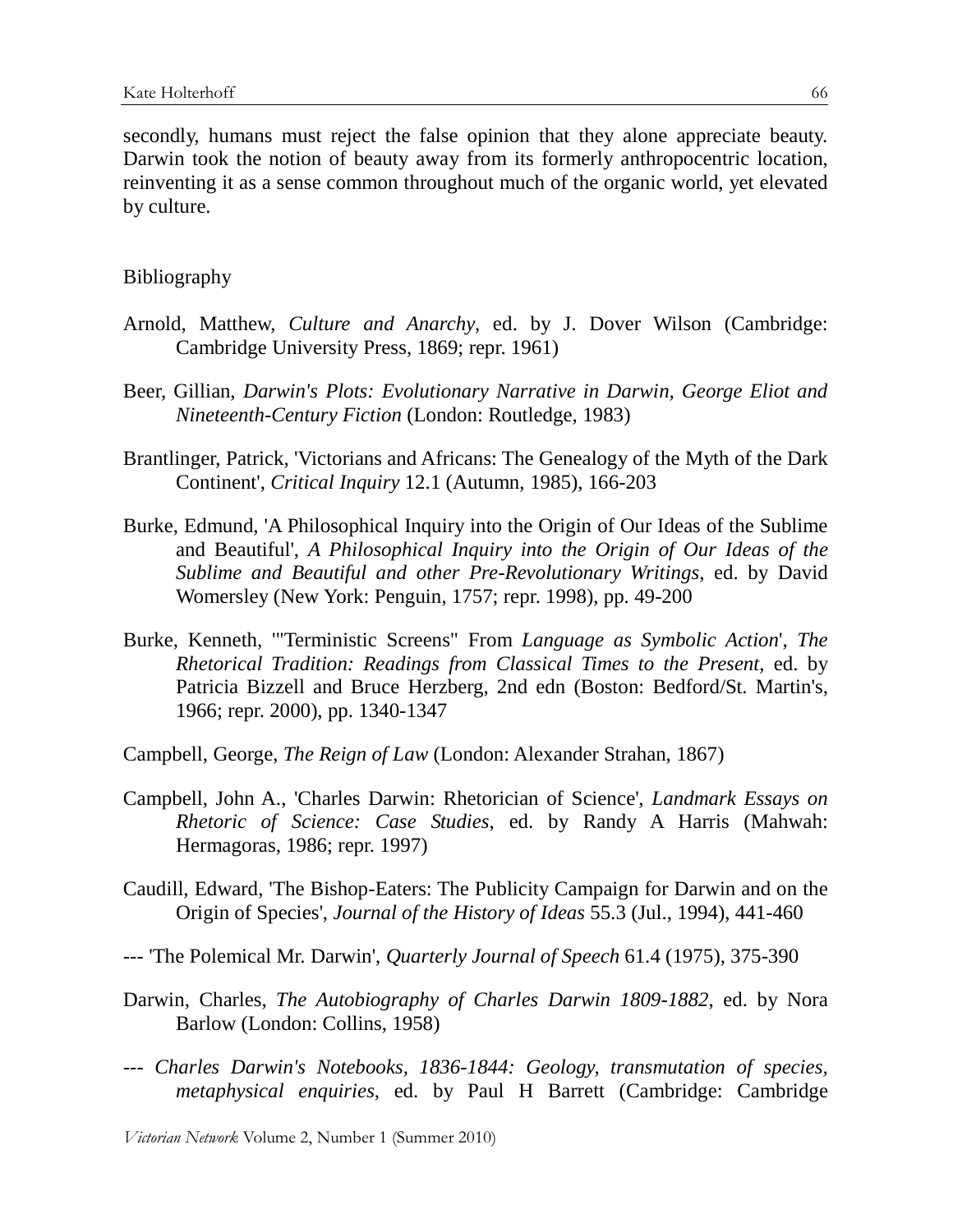University Press, 1987)

- --- *The Descent of Man and Selection in Relation to Sex,* ed. by James Moore and Adrian Desmond (New York: Penguin, 1871; repr. 2004)
- --- 'Introduction', *The Expression of the Emotions in Man and Animals* (London: John Murray, 1872)
- --- *On the Origin of Species by Means of Natural Selection*, ed. by Joseph Carroll (Ontario: Broadview, 1859; repr. 2003)
- Deutscher, Penelope, 'The Descent of Man and the Evolution of Women', *Hypatia*  19.2 (Spring 2004), 35-55
- Gould, Stephen Jay, *Hen's Teeth and Horse's Toes* (New York: Norton, 1984)
- Harel, Kay, 'When Darwin Flopped: The Rejection of Sexual Selection', *Sexuality and Culture* 5.4 (2001), 29-42
- Harris, R. Allen, 'Rhetoric of Science', *College English* 53.3 (Mar., 1991), 282-307
- Hersey, George, *The Evolution of Allure: Art and Sexual Selection from Aphrodite to the Incredible Hulk* (Cambridge: MIT, 1996)

Krasner, James, *The Entangled Eye* (New York: Oxford University Press, 1992)

- Levine, George, *Darwin and the Novelists: Patterns of Science in Victorian Fiction*  (Cambridge: Harvard University Press, 1988)
- --- ' "And if it be a Pretty Woman All the Better"— Darwin and Sexual Selection', *Literature, Science, Psychoanalysis, 1830-1970: Essays in Honor of Gillian Beer*, ed. by Helen Small and Trudi Tate (Oxford: Oxford University Press, 2003), pp. 37-51

Lewes, G.H., 'Mr. Darwin's Hypothesis', *Fortnightly Review* 16 (1868)

- Litchfield, Henrietta, 'Sketches for a biography', *The Complete Works of Charles Darwin Online: University of Cambridge*, dir. Dr John van Wyhe, 2 April 2008 <darwin-online.org.uk/> [accessed 15 May 2008]
- Lyell, Charles, 'To Charles Darwin Esq. January 16, 1865', *Life: Letters and Journals of Sir Charles Lyell*, 2 vols (London: John Murray, 1881) II

Moore, Randy, 'The Persuasive Mr. Darwin', *BioScience* 47.2 (Feb., 1997), 107-114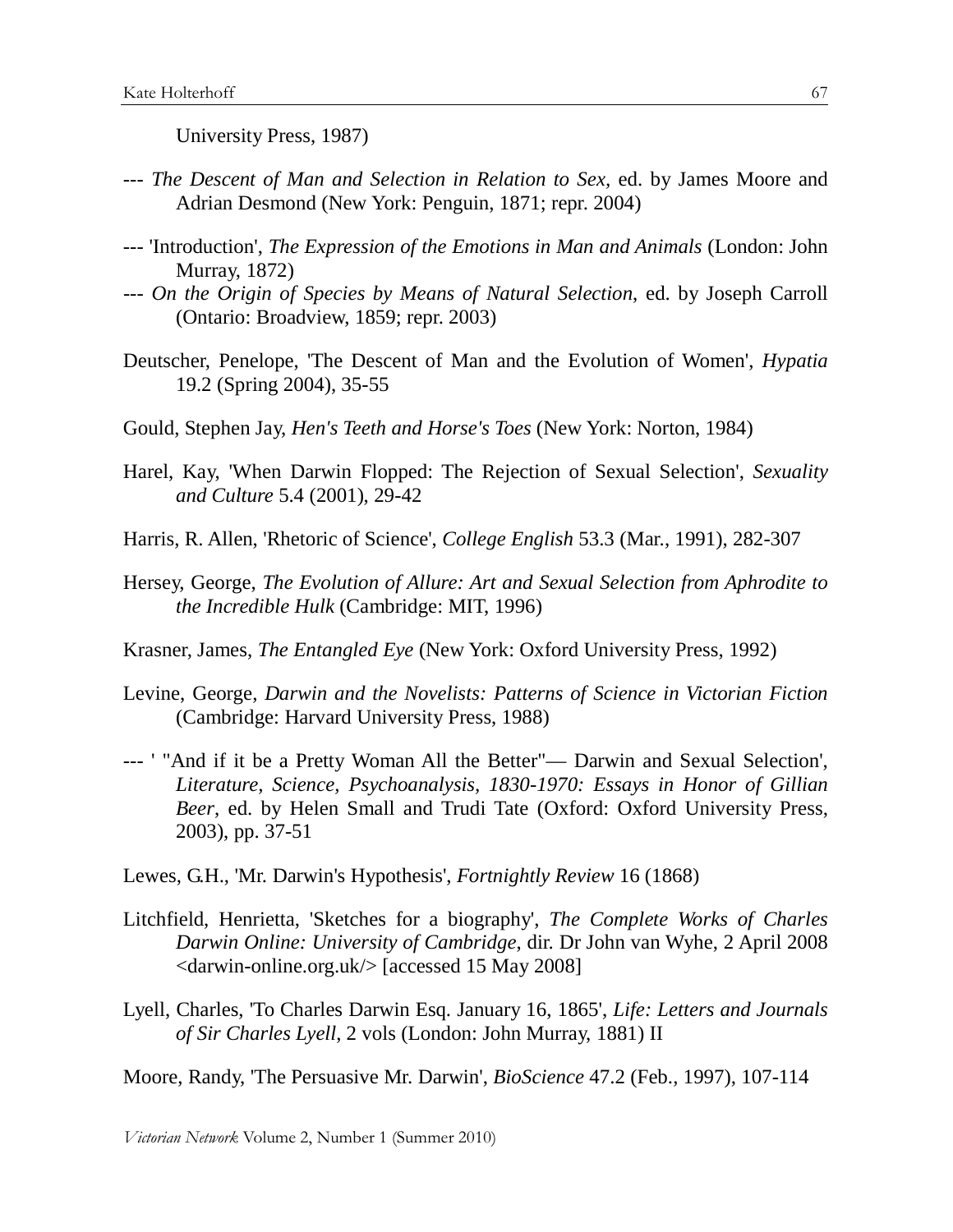Pakenham, Thomas, *The Scramble for Africa* (London: Abacus, 2009)

- Paley, William, *Natural Theology: or, Evidences of the Existence and Attributes of the Deity*, ed. by Matthew Eddy and David M. Knight (Oxford: Oxford University Press, 1802; repr. 2006)
- Richardson, Angelique, 'Some Science Underlies All Art: The Dramatization of Sexual Selection and Racial Biology in Thomas Hardy's *A Pair of Blue Eyes*  and *The Well Beloved*', *Journal of Victorian Culture* 3.2 (1998), 302-338
- Ritvo, Harriet, 'Science as Literature, Science as Text', *Journal of Victorian Culture* 5.1 (2000), 136 -141
- Ruskin, John, *Modern Painters*, 2 vols. (Whitefish: Kessinger, 1843; repr. 2005)

--- *Love's Meinie: Lectures On Greek And English Birds Given Before The University Of Oxford* (Whitefish: Kessinger, 1873; repr. 2006)

- Sideris, Lisa, 'One Step Up, Two Steps Back: Aesthetics, Ethics and Savagery in Darwin's Theory of Evolution', *Soundings* 84.3 (2001), 365-388
- Singh, Devendra, 'Adaptive significance of female physical attractiveness: Role of waist-to-hip ratio', *Journal of Personality and Social Psychology* 65 (1993), 293-307
- Smith, Jonathan, *Charles Darwin and Victorian Visual Culture* (New York: Cambridge, 2006)
- Stanley, Henry, *How I Found Livingstone: travels, adventures, and discoveries in Central Africa* (London: Sampson Low, Marston, Low, and Searle, 1872)
- Stetson, Dorothy, *A Woman's Issue: The Politics of Family Law Reform in England*  (New York: Greenwood Press, 1982)
- Thornhill, Randy, 'Darwinian Aesthetics', *The Handbook of Evolutionary Psychology: Ideas Issues, Applications* ed. Charles Crawford and Dennis Krebs (New Jersey: Lawrence Erlbaum, 1998)
- Tylor, Edward B, 'The Science of Culture', *Primitive Culture,* 2 vols (London: John Murray, 1871), I, 1-22
- --- 'Mythology', *Primitive Culture*, 2 vols (London: John Murray, 1871), I, 285-332